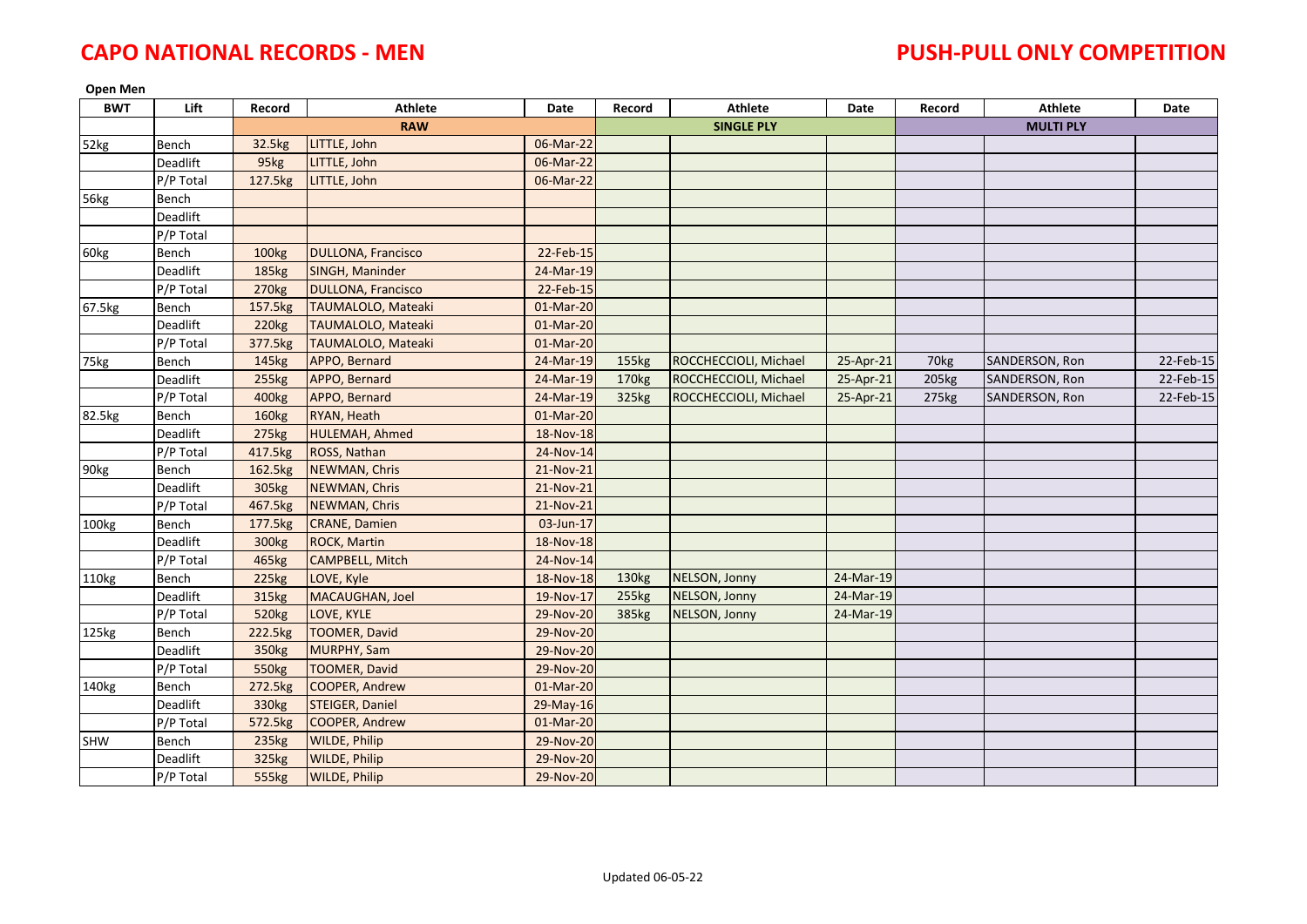| Sub Teen Men (10-12) |           |                  | <b>Unofficial WPC</b> |           |        |                   |      |        |                  |      |
|----------------------|-----------|------------------|-----------------------|-----------|--------|-------------------|------|--------|------------------|------|
| <b>BWT</b>           | Lift      | Record           | <b>Athlete</b>        | Date      | Record | <b>Athlete</b>    | Date | Record | Athlete          | Date |
|                      |           |                  | <b>RAW</b>            |           |        | <b>SINGLE PLY</b> |      |        | <b>MULTI PLY</b> |      |
| 52kg                 | Bench     |                  |                       |           |        |                   |      |        |                  |      |
|                      | Deadlift  |                  |                       |           |        |                   |      |        |                  |      |
|                      | P/P Total |                  |                       |           |        |                   |      |        |                  |      |
| 56kg                 | Bench     |                  |                       |           |        |                   |      |        |                  |      |
|                      | Deadlift  |                  |                       |           |        |                   |      |        |                  |      |
|                      | P/P Total |                  |                       |           |        |                   |      |        |                  |      |
| 60kg                 | Bench     |                  |                       |           |        |                   |      |        |                  |      |
|                      | Deadlift  |                  |                       |           |        |                   |      |        |                  |      |
|                      | P/P Total |                  |                       |           |        |                   |      |        |                  |      |
| 67.5kg               | Bench     |                  |                       |           |        |                   |      |        |                  |      |
|                      | Deadlift  |                  |                       |           |        |                   |      |        |                  |      |
|                      | P/P Total |                  |                       |           |        |                   |      |        |                  |      |
| 75kg                 | Bench     |                  |                       |           |        |                   |      |        |                  |      |
|                      | Deadlift  |                  |                       |           |        |                   |      |        |                  |      |
|                      | P/P Total |                  |                       |           |        |                   |      |        |                  |      |
| 82.5kg               | Bench     |                  |                       |           |        |                   |      |        |                  |      |
|                      | Deadlift  |                  |                       |           |        |                   |      |        |                  |      |
|                      | P/P Total |                  |                       |           |        |                   |      |        |                  |      |
| 90kg                 | Bench     |                  |                       |           |        |                   |      |        |                  |      |
|                      | Deadlift  |                  |                       |           |        |                   |      |        |                  |      |
|                      | P/P Total |                  |                       |           |        |                   |      |        |                  |      |
| 100kg                | Bench     | 30kg             | GARDE, Chayse         | 06-Mar-22 |        |                   |      |        |                  |      |
|                      | Deadlift  | 90 <sub>kg</sub> | GARDE, Chayse         | 06-Mar-22 |        |                   |      |        |                  |      |
|                      | P/P Total | 120kg            | GARDE, Chayse         | 06-Mar-22 |        |                   |      |        |                  |      |
| 110kg                | Bench     |                  |                       |           |        |                   |      |        |                  |      |
|                      | Deadlift  |                  |                       |           |        |                   |      |        |                  |      |
|                      | P/P Total |                  |                       |           |        |                   |      |        |                  |      |
| 125kg                | Bench     |                  |                       |           |        |                   |      |        |                  |      |
|                      | Deadlift  |                  |                       |           |        |                   |      |        |                  |      |
|                      | P/P Total |                  |                       |           |        |                   |      |        |                  |      |
| 140kg                | Bench     |                  |                       |           |        |                   |      |        |                  |      |
|                      | Deadlift  |                  |                       |           |        |                   |      |        |                  |      |
|                      | P/P Total |                  |                       |           |        |                   |      |        |                  |      |
| <b>SHW</b>           | Bench     |                  |                       |           |        |                   |      |        |                  |      |
|                      | Deadlift  |                  |                       |           |        |                   |      |        |                  |      |
|                      | P/P Total |                  |                       |           |        |                   |      |        |                  |      |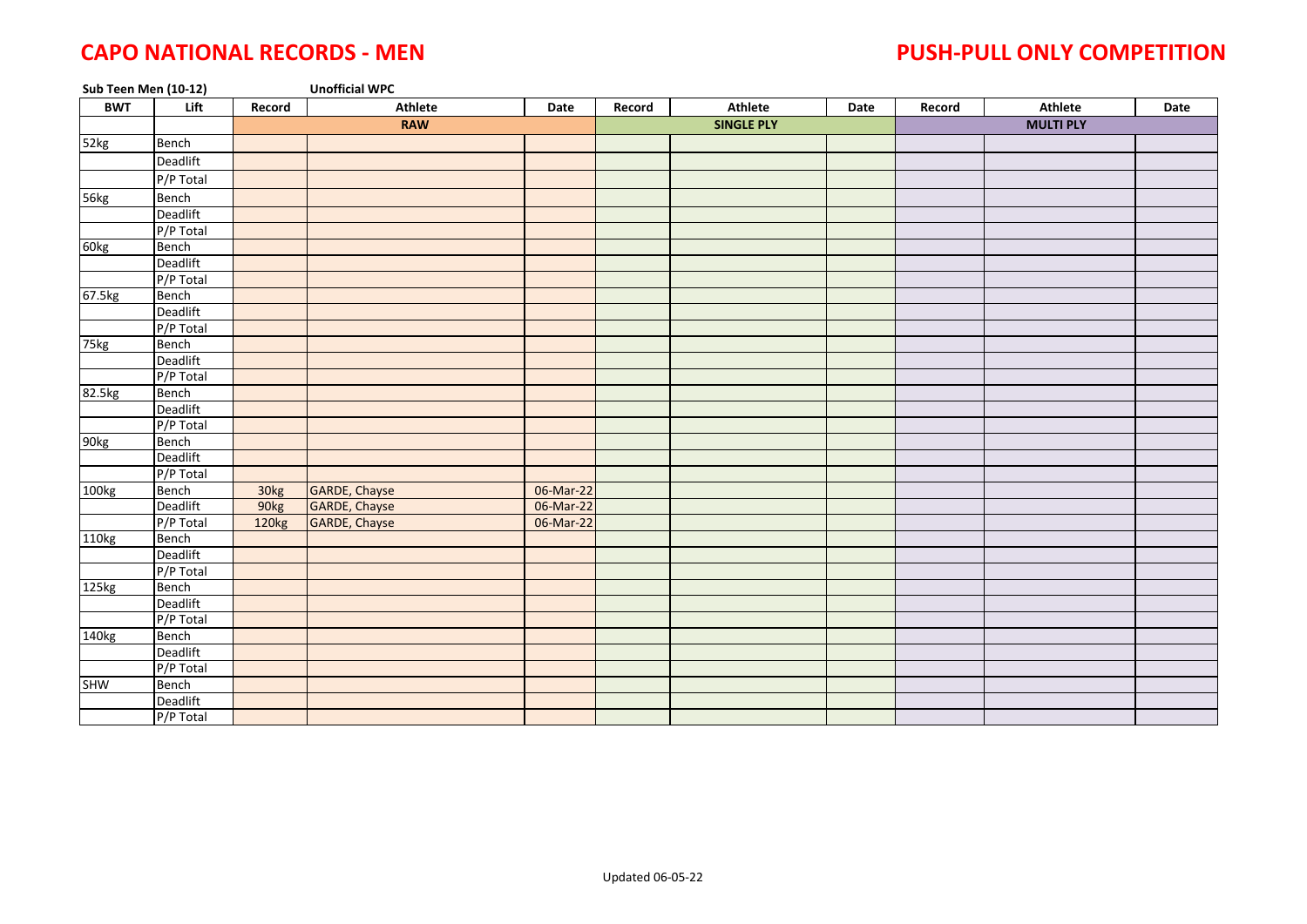**Teenage 1 Men (13-15)**

| <b>BWT</b> | Lift                   | Record            | <b>Athlete</b>                      | Date      | Record | Athlete           | Date | Record | Athlete          | Date |
|------------|------------------------|-------------------|-------------------------------------|-----------|--------|-------------------|------|--------|------------------|------|
|            |                        |                   | <b>RAW</b>                          |           |        | <b>SINGLE PLY</b> |      |        | <b>MULTI PLY</b> |      |
| 52kg       | Bench                  | 32.5kg            | LITTLE, John                        | 06-Mar-22 |        |                   |      |        |                  |      |
|            | Deadlift               | 95kg              | LITTLE, John                        | 06-Mar-22 |        |                   |      |        |                  |      |
|            | $P/P$ Total            | 127.5kg           | LITTLE, John                        | 06-Mar-22 |        |                   |      |        |                  |      |
| 56kg       | Bench                  |                   |                                     |           |        |                   |      |        |                  |      |
|            | Deadlift               |                   |                                     |           |        |                   |      |        |                  |      |
|            | P/P Total              |                   |                                     |           |        |                   |      |        |                  |      |
| 60kg       | Bench                  | 40kg              | RYAN, Mitch                         | 01-Mar-20 |        |                   |      |        |                  |      |
|            | Deadlift               | 115kg             | RYAN, Mitch                         | 01-Mar-20 |        |                   |      |        |                  |      |
|            | P/P Total              | 155kg             | RYAN, Mitch                         | 01-Mar-20 |        |                   |      |        |                  |      |
| 67.5kg     | <b>Bench</b>           |                   |                                     |           |        |                   |      |        |                  |      |
|            | Deadlift               |                   |                                     |           |        |                   |      |        |                  |      |
|            | P/P Total              |                   |                                     |           |        |                   |      |        |                  |      |
| 75kg       | Bench                  |                   |                                     |           |        |                   |      |        |                  |      |
|            | Deadlift               |                   |                                     |           |        |                   |      |        |                  |      |
|            | $\overline{P/P}$ Total |                   |                                     |           |        |                   |      |        |                  |      |
| 82.5kg     | Bench                  | 115kg             | <b>WALDER, Jonathon</b>             | 12-Aug-16 |        |                   |      |        |                  |      |
|            | Deadlift               | 210kg             | WALDER, Jonathon                    | 29-May-16 |        |                   |      |        |                  |      |
|            | P/P Total              | 325kg             | <b>WALDER, Jonathon</b>             | 12-Aug-16 |        |                   |      |        |                  |      |
| 90kg       | Bench                  |                   |                                     |           |        |                   |      |        |                  |      |
|            | Deadlift               |                   |                                     |           |        |                   |      |        |                  |      |
|            | P/P Total              |                   |                                     |           |        |                   |      |        |                  |      |
| 100kg      | Bench                  |                   |                                     |           |        |                   |      |        |                  |      |
|            | Deadlift               |                   |                                     |           |        |                   |      |        |                  |      |
|            | P/P Total              |                   |                                     |           |        |                   |      |        |                  |      |
| 110kg      | Bench                  | 72.5kg            | BARRINGTON-JACOBI, Mackenzie        | 24-Mar-19 |        |                   |      |        |                  |      |
|            | Deadlift               | 165kg             | BARRINGTON-JACOBI, Mackenzie        | 24-Mar-19 |        |                   |      |        |                  |      |
|            | P/P Total              | 237.5kg           | <b>BARRINGTON-JACOBI, Mackenzie</b> | 24-Mar-19 |        |                   |      |        |                  |      |
| 125kg      | Bench                  |                   |                                     |           |        |                   |      |        |                  |      |
|            | Deadlift               |                   |                                     |           |        |                   |      |        |                  |      |
|            | P/P Total              |                   |                                     |           |        |                   |      |        |                  |      |
| 140kg      | Bench                  | 140 <sub>kg</sub> | AGIR, Kaevar                        | 29-Nov-20 |        |                   |      |        |                  |      |
|            | Deadlift               | 230 <sub>kg</sub> | AGIR, Kaevar                        | 29-Nov-20 |        |                   |      |        |                  |      |
|            | P/P Total              | 360kg             | AGIR, Kaevar                        | 29-Nov-20 |        |                   |      |        |                  |      |
| SHW        | Bench                  |                   |                                     |           |        |                   |      |        |                  |      |
|            | Deadlift               |                   |                                     |           |        |                   |      |        |                  |      |
|            | P/P Total              |                   |                                     |           |        |                   |      |        |                  |      |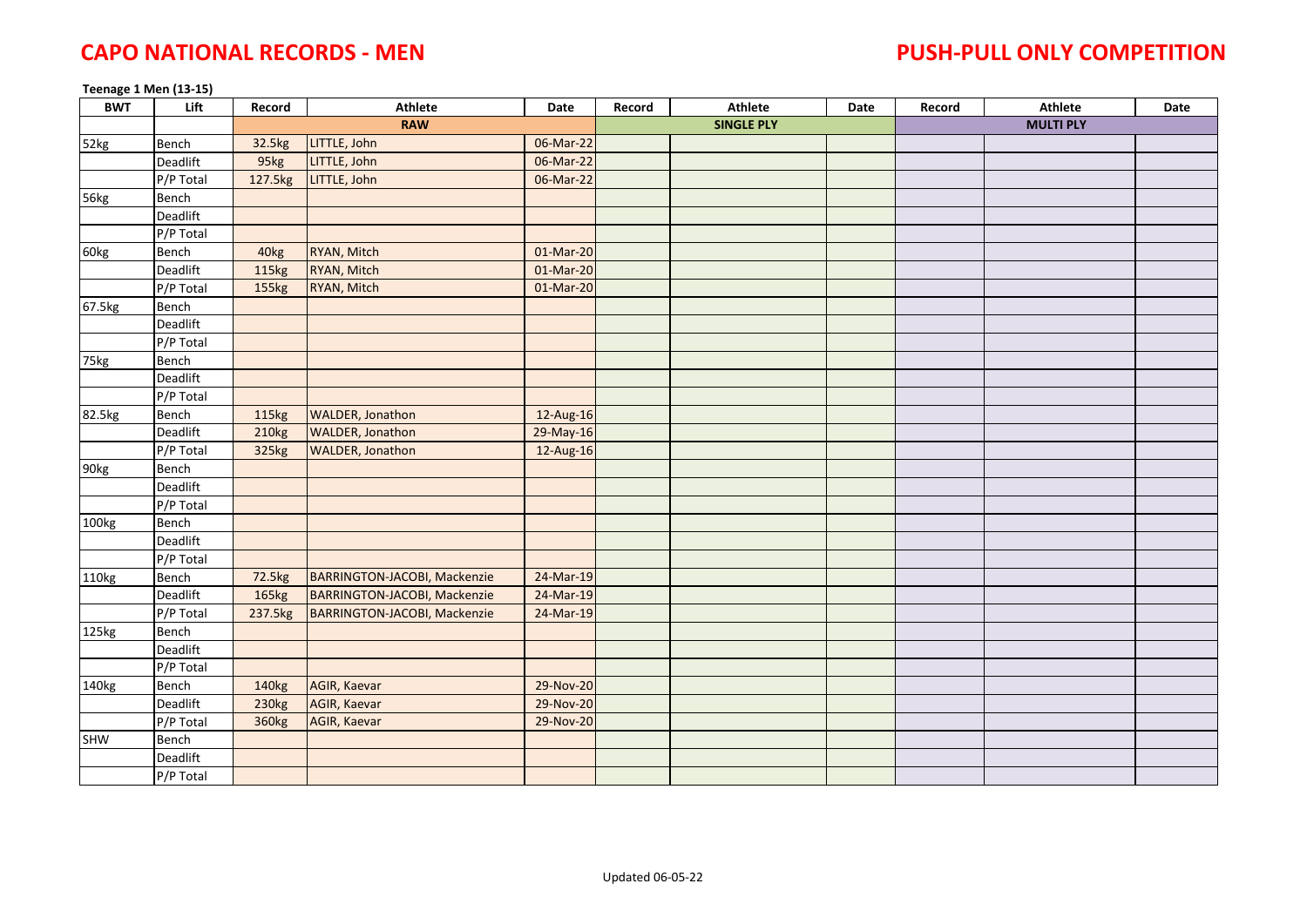**Teenage 2 Men (16-17)**

| <b>BWT</b> | Lift                   | Record  | Athlete                      | Date      | Record | Athlete           | Date | Record | <b>Athlete</b>   | Date |
|------------|------------------------|---------|------------------------------|-----------|--------|-------------------|------|--------|------------------|------|
|            |                        |         | <b>RAW</b>                   |           |        | <b>SINGLE PLY</b> |      |        | <b>MULTI PLY</b> |      |
| 52kg       | Bench                  |         |                              |           |        |                   |      |        |                  |      |
|            | Deadlift               |         |                              |           |        |                   |      |        |                  |      |
|            | P/P Total              |         |                              |           |        |                   |      |        |                  |      |
| 56kg       | Bench                  |         |                              |           |        |                   |      |        |                  |      |
|            | Deadlift               |         |                              |           |        |                   |      |        |                  |      |
|            | P/P Total              |         |                              |           |        |                   |      |        |                  |      |
| 60kg       | Bench                  |         |                              |           |        |                   |      |        |                  |      |
|            | Deadlift               |         |                              |           |        |                   |      |        |                  |      |
|            | P/P Total              |         |                              |           |        |                   |      |        |                  |      |
| 67.5kg     | Bench                  |         |                              |           |        |                   |      |        |                  |      |
|            | Deadlift               |         |                              |           |        |                   |      |        |                  |      |
|            | P/P Total              |         |                              |           |        |                   |      |        |                  |      |
| 75kg       | Bench                  |         |                              |           |        |                   |      |        |                  |      |
|            | Deadlift               |         |                              |           |        |                   |      |        |                  |      |
|            | P/P Total              |         |                              |           |        |                   |      |        |                  |      |
| 82.5kg     | Bench                  | 115kg   | <b>WALDER, Jonathon</b>      | 12-Aug-16 |        |                   |      |        |                  |      |
|            | Deadlift               | 210kg   | <b>WALDER, Jonathon</b>      | 29-May-16 |        |                   |      |        |                  |      |
|            | P/P Total              | 325kg   | <b>WALDER, Jonathon</b>      | 12-Aug-16 |        |                   |      |        |                  |      |
| 90kg       | Bench                  |         |                              |           |        |                   |      |        |                  |      |
|            | Deadlift               |         |                              |           |        |                   |      |        |                  |      |
|            | $\overline{P/P}$ Total |         |                              |           |        |                   |      |        |                  |      |
| 100kg      | Bench                  | 125kg   | DOWLEY, Owen                 | 21-Nov-21 |        |                   |      |        |                  |      |
|            | Deadlift               | 180kg   | DOWLEY, Owen                 | 21-Nov-21 |        |                   |      |        |                  |      |
|            | P/P Total              | 305kg   | DOWLEY, Owen                 | 21-Nov-21 |        |                   |      |        |                  |      |
| 110kg      | Bench                  | 72.5kg  | BARRINGTON-JACOBI, Mackenzie | 24-Mar-19 |        |                   |      |        |                  |      |
|            | Deadlift               | 165kg   | BARRINGTON-JACOBI, Mackenzie | 24-Mar-19 |        |                   |      |        |                  |      |
|            | P/P Total              | 237.5kg | BARRINGTON-JACOBI, Mackenzie | 24-Mar-19 |        |                   |      |        |                  |      |
| 125kg      | Bench                  |         |                              |           |        |                   |      |        |                  |      |
|            | Deadlift               |         |                              |           |        |                   |      |        |                  |      |
|            | P/P Total              |         |                              |           |        |                   |      |        |                  |      |
| 140kg      | Bench                  |         |                              |           |        |                   |      |        |                  |      |
|            | Deadlift               |         |                              |           |        |                   |      |        |                  |      |
|            | P/P Total              |         |                              |           |        |                   |      |        |                  |      |
| SHW        | Bench                  |         |                              |           |        |                   |      |        |                  |      |
|            | Deadlift               |         |                              |           |        |                   |      |        |                  |      |
|            | P/P Total              |         |                              |           |        |                   |      |        |                  |      |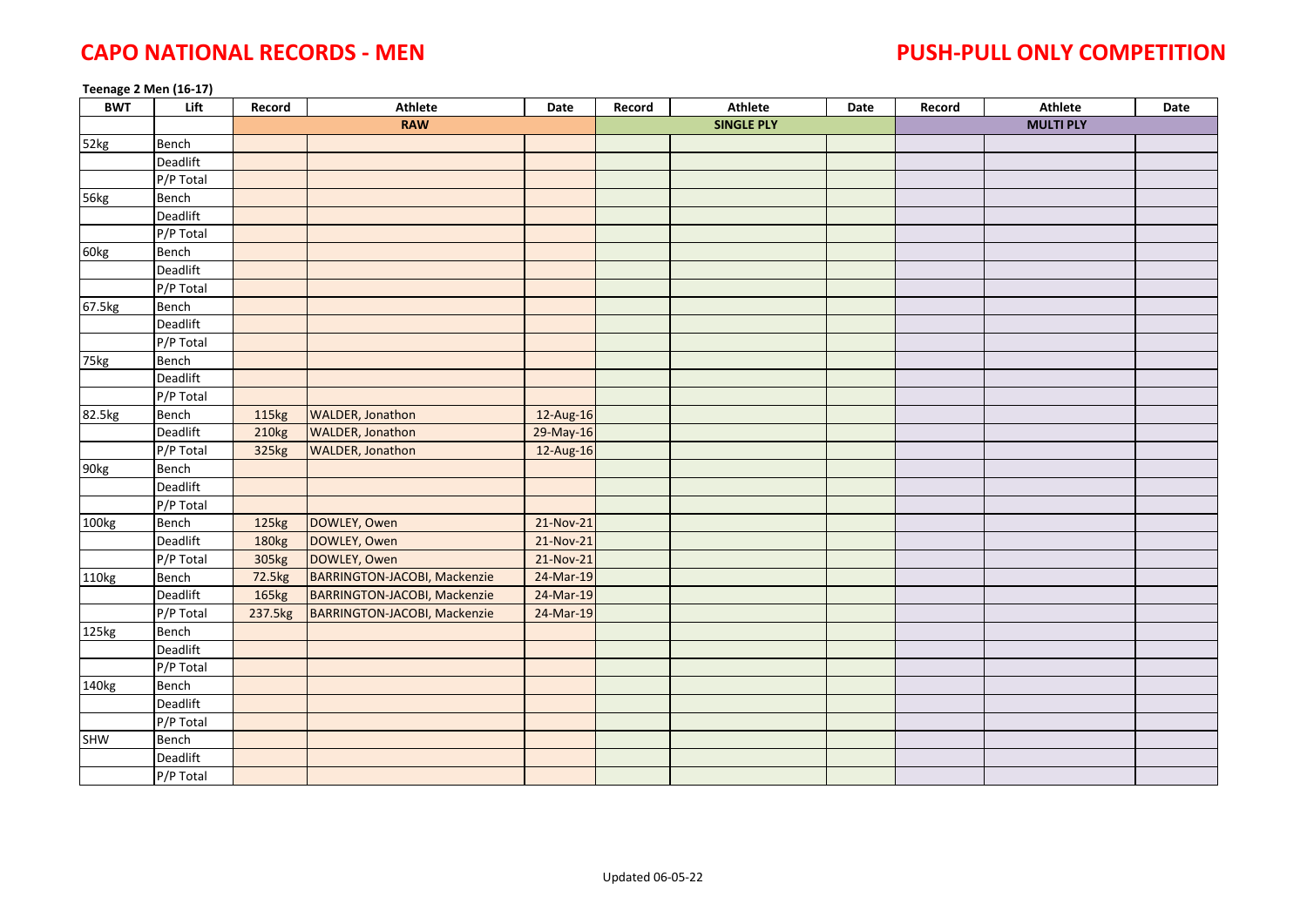**Teenage 3 Men (18-19)**

| <b>BWT</b> | Lift                   | Record            | Athlete                  | Date      | Record | Athlete           | Date | Record | <b>Athlete</b>   | Date |
|------------|------------------------|-------------------|--------------------------|-----------|--------|-------------------|------|--------|------------------|------|
|            |                        |                   | <b>RAW</b>               |           |        | <b>SINGLE PLY</b> |      |        | <b>MULTI PLY</b> |      |
| 52kg       | Bench                  |                   |                          |           |        |                   |      |        |                  |      |
|            | Deadlift               |                   |                          |           |        |                   |      |        |                  |      |
|            | P/P Total              |                   |                          |           |        |                   |      |        |                  |      |
| 56kg       | Bench                  |                   |                          |           |        |                   |      |        |                  |      |
|            | Deadlift               |                   |                          |           |        |                   |      |        |                  |      |
|            | $\overline{P/P}$ Total |                   |                          |           |        |                   |      |        |                  |      |
| 60kg       | Bench                  |                   |                          |           |        |                   |      |        |                  |      |
|            | Deadlift               |                   |                          |           |        |                   |      |        |                  |      |
|            | P/P Total              |                   |                          |           |        |                   |      |        |                  |      |
| 67.5kg     | Bench                  |                   |                          |           |        |                   |      |        |                  |      |
|            | Deadlift               |                   |                          |           |        |                   |      |        |                  |      |
|            | $\overline{P/P}$ Total |                   |                          |           |        |                   |      |        |                  |      |
| 75kg       | Bench                  |                   |                          |           |        |                   |      |        |                  |      |
|            | Deadlift               |                   |                          |           |        |                   |      |        |                  |      |
|            | P/P Total              |                   |                          |           |        |                   |      |        |                  |      |
| 82.5kg     | Bench                  | 130kg             | <b>WALDER, Jonathan</b>  | 11-Aug-17 |        |                   |      |        |                  |      |
|            | Deadlift               | 220 <sub>kg</sub> | <b>WALDER, Jonathan</b>  | 11-Aug-17 |        |                   |      |        |                  |      |
|            | P/P Total              | 347.5kg           | WALDER, Jonathan         | 11-Aug-17 |        |                   |      |        |                  |      |
| 90kg       | Bench                  | 107.5kg           | <b>HARTIGAN, Connor</b>  | 20-Mar-21 |        |                   |      |        |                  |      |
|            | Deadlift               | 227.5kg           | <b>HARTIGAN, Connor</b>  | 20-Mar-21 |        |                   |      |        |                  |      |
|            | $\overline{P}/P$ Total | 335kg             | <b>HARTIGAN, Connor</b>  | 20-Mar-21 |        |                   |      |        |                  |      |
| 100kg      | Bench                  | 92.5kg            | <b>GREETHAM, Charles</b> | 21-Nov-21 |        |                   |      |        |                  |      |
|            | Deadlift               | 170kg             | <b>GREETHAM, Charles</b> | 21-Nov-21 |        |                   |      |        |                  |      |
|            | P/P Total              | 262.5kg           | <b>GREETHAM, Charles</b> | 21-Nov-21 |        |                   |      |        |                  |      |
| 110kg      | Bench                  | 145kg             | <b>GIUBILATO, Matteo</b> | 29-Nov-20 |        |                   |      |        |                  |      |
|            | Deadlift               | 280 <sub>kg</sub> | <b>GIUBILATO, Matteo</b> | 29-Nov-20 |        |                   |      |        |                  |      |
|            | P/P Total              | 422.5kg           | <b>GIUBILATO, Matteo</b> | 29-Nov-20 |        |                   |      |        |                  |      |
| 125kg      | Bench                  |                   |                          |           |        |                   |      |        |                  |      |
|            | Deadlift               |                   |                          |           |        |                   |      |        |                  |      |
|            | P/P Total              |                   |                          |           |        |                   |      |        |                  |      |
| 140kg      | Bench                  |                   |                          |           |        |                   |      |        |                  |      |
|            | Deadlift               |                   |                          |           |        |                   |      |        |                  |      |
|            | P/P Total              |                   |                          |           |        |                   |      |        |                  |      |
| SHW        | Bench                  |                   |                          |           |        |                   |      |        |                  |      |
|            | Deadlift               |                   |                          |           |        |                   |      |        |                  |      |
|            | P/P Total              |                   |                          |           |        |                   |      |        |                  |      |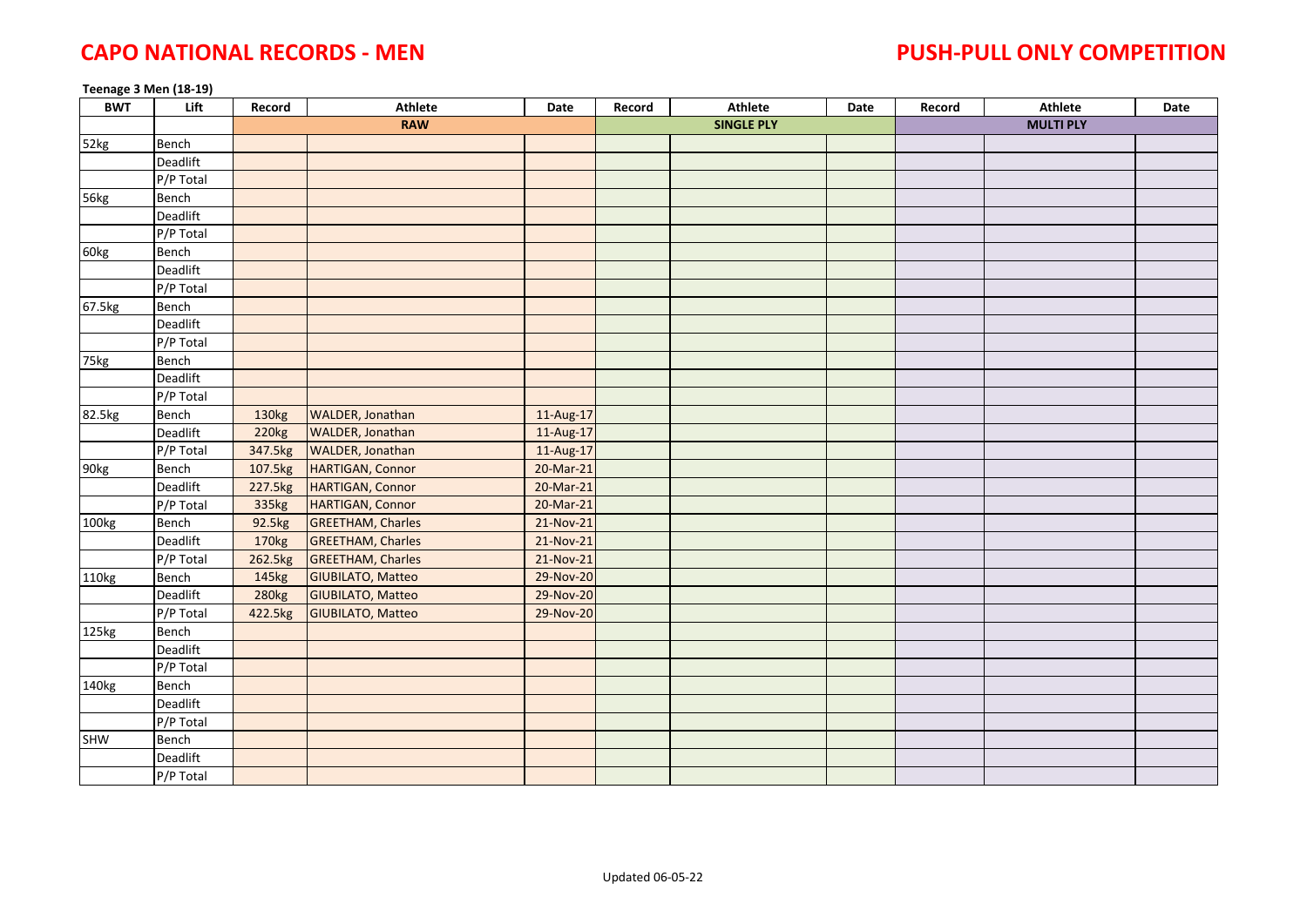**Junior Men (20-23)**

| <b>BWT</b>        | Lift      | Record            | <b>Athlete</b>           | Date      | Record | Athlete           | Date | Record | <b>Athlete</b>   | Date |
|-------------------|-----------|-------------------|--------------------------|-----------|--------|-------------------|------|--------|------------------|------|
|                   |           |                   | <b>RAW</b>               |           |        | <b>SINGLE PLY</b> |      |        | <b>MULTI PLY</b> |      |
| 52kg              | Bench     |                   |                          |           |        |                   |      |        |                  |      |
|                   | Deadlift  |                   |                          |           |        |                   |      |        |                  |      |
|                   | P/P Total |                   |                          |           |        |                   |      |        |                  |      |
| 56kg              | Bench     |                   |                          |           |        |                   |      |        |                  |      |
|                   | Deadlift  |                   |                          |           |        |                   |      |        |                  |      |
|                   | P/P Total |                   |                          |           |        |                   |      |        |                  |      |
| 60kg              | Bench     |                   |                          |           |        |                   |      |        |                  |      |
|                   | Deadlift  |                   |                          |           |        |                   |      |        |                  |      |
|                   | P/P Total |                   |                          |           |        |                   |      |        |                  |      |
| 67.5kg            | Bench     |                   |                          |           |        |                   |      |        |                  |      |
|                   | Deadlift  |                   |                          |           |        |                   |      |        |                  |      |
|                   | P/P Total |                   |                          |           |        |                   |      |        |                  |      |
| 75kg              | Bench     | 130kg             | <b>NELSON, Scott</b>     | 22-Feb-15 |        |                   |      |        |                  |      |
|                   | Deadlift  | 232.5kg           | <b>NELSON, Scott</b>     | 22-Feb-15 |        |                   |      |        |                  |      |
|                   | P/P Total | 362.5kg           | <b>NELSON, Scott</b>     | 22-Feb-15 |        |                   |      |        |                  |      |
| 82.5kg            | Bench     | 130kg             | MARCUS, Leo              | 01-Mar-20 |        |                   |      |        |                  |      |
|                   | Deadlift  | 235kg             | <b>NUNNARI</b> , Daniel  | 21-Nov-15 |        |                   |      |        |                  |      |
|                   | P/P Total | 357.5kg           | <b>NUNNARI</b> , Daniel  | 21-Nov-15 |        |                   |      |        |                  |      |
| 90kg              | Bench     | 120kg             | DONALDSON, Kenyon        | 19-Nov-17 |        |                   |      |        |                  |      |
|                   | Deadlift  | 260 <sub>kg</sub> | DONALDSON, Kenyon        | 19-Nov-17 |        |                   |      |        |                  |      |
|                   | P/P Total | 380kg             | DONALDSON, Kenyon        | 19-Nov-17 |        |                   |      |        |                  |      |
| 100kg             | Bench     | 167.5kg           | CRODIN, Rundle           | 24-Nov-19 |        |                   |      |        |                  |      |
|                   | Deadlift  | 280 <sub>kg</sub> | <b>WESTHEAD, Jamie</b>   | 29-Nov-20 |        |                   |      |        |                  |      |
|                   | P/P Total | 430 <sub>kg</sub> | <b>WESTHEAD, Jamie</b>   | 29-Nov-20 |        |                   |      |        |                  |      |
| 110kg             | Bench     | 150kg             | LARGE, Trent             | 29-May-16 |        |                   |      |        |                  |      |
|                   | Deadlift  | 290 <sub>kg</sub> | <b>GIUBILATO, Matteo</b> | 21-Nov-21 |        |                   |      |        |                  |      |
|                   | P/P Total | 440kg             | <b>GIUBILATO, Matteo</b> | 21-Nov-21 |        |                   |      |        |                  |      |
| 125kg             | Bench     | 172.5kg           | <b>NELSON, Aaron</b>     | 20-Mar-21 |        |                   |      |        |                  |      |
|                   | Deadlift  | 262.5kg           | SKRNJUG, Brenden         | 22-May-21 |        |                   |      |        |                  |      |
|                   | P/P Total | 412.5kg           | SKRNJUG, Brenden         | 22-May-21 |        |                   |      |        |                  |      |
| 140 <sub>kg</sub> | Bench     |                   |                          |           |        |                   |      |        |                  |      |
|                   | Deadlift  |                   |                          |           |        |                   |      |        |                  |      |
|                   | P/P Total |                   |                          |           |        |                   |      |        |                  |      |
| SHW               | Bench     |                   |                          |           |        |                   |      |        |                  |      |
|                   | Deadlift  |                   |                          |           |        |                   |      |        |                  |      |
|                   | P/P Total |                   |                          |           |        |                   |      |        |                  |      |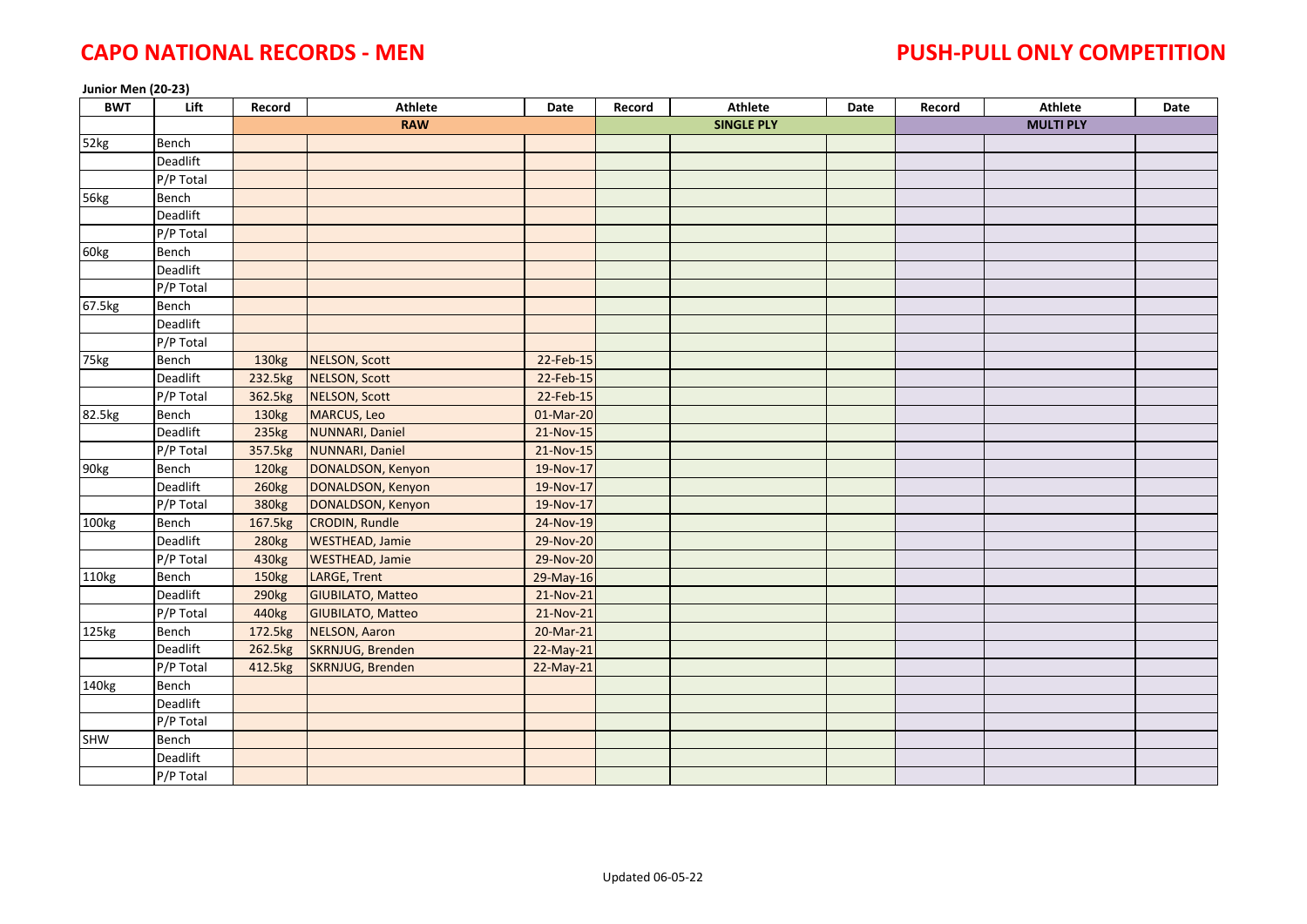**Senior Men (24-32)**

| <b>BWT</b> | Lift            | Record            | <b>Athlete</b>            | Date      | Record | <b>Athlete</b>    | Date | Record | <b>Athlete</b>   | Date |
|------------|-----------------|-------------------|---------------------------|-----------|--------|-------------------|------|--------|------------------|------|
|            |                 |                   | <b>RAW</b>                |           |        | <b>SINGLE PLY</b> |      |        | <b>MULTI PLY</b> |      |
| 52kg       | Bench           |                   |                           |           |        |                   |      |        |                  |      |
|            | Deadlift        |                   |                           |           |        |                   |      |        |                  |      |
|            | P/P Total       |                   |                           |           |        |                   |      |        |                  |      |
| 56kg       | Bench           |                   |                           |           |        |                   |      |        |                  |      |
|            | Deadlift        |                   |                           |           |        |                   |      |        |                  |      |
|            | P/P Total       |                   |                           |           |        |                   |      |        |                  |      |
| 60kg       | Bench           | 80kg              | SINGH, Maninder           | 24-Mar-19 |        |                   |      |        |                  |      |
|            | Deadlift        | 185kg             | SINGH, Maninder           | 24-Mar-19 |        |                   |      |        |                  |      |
|            | P/P Total       | 265kg             | SINGH, Maninder           | 24-Mar-19 |        |                   |      |        |                  |      |
| 67.5kg     | Bench           | 157.5kg           | TAUMALOLO, Mateaki        | 01-Mar-20 |        |                   |      |        |                  |      |
|            | <b>Deadlift</b> | 220 <sub>kg</sub> | TAUMALOLO, Mateaki        | 01-Mar-20 |        |                   |      |        |                  |      |
|            | P/P Total       | 377.5kg           | TAUMALOLO, Mateaki        | 01-Mar-20 |        |                   |      |        |                  |      |
| 75kg       | Bench           | 130kg             | <b>BORMOLINI, Nikolas</b> | 24-Nov-19 |        |                   |      |        |                  |      |
|            | Deadlift        | 242.5kg           | MILLAR, Corey             | 24-Nov-19 |        |                   |      |        |                  |      |
|            | P/P Total       | 352.5kg           | MILLAR, Corey             | 24-Nov-19 |        |                   |      |        |                  |      |
| 82.5kg     | Bench           | 150kg             | <b>STEVENS, James</b>     | 19-Nov-17 |        |                   |      |        |                  |      |
|            | Deadlift        | 250kg             | <b>STEVENS, James</b>     | 19-Nov-17 |        |                   |      |        |                  |      |
|            | P/P Total       | 400kg             | <b>STEVENS, James</b>     | 19-Nov-17 |        |                   |      |        |                  |      |
| 90kg       | Bench           | 162.5kg           | NEWMAN, Chris             | 21-Nov-21 |        |                   |      |        |                  |      |
|            | Deadlift        | 305kg             | NEWMAN, Chris             | 21-Nov-21 |        |                   |      |        |                  |      |
|            | P/P Total       | 467.5kg           | NEWMAN, Chris             | 21-Nov-21 |        |                   |      |        |                  |      |
| 100kg      | Bench           | 175kg             | <b>CAMPBELL, Mitch</b>    | 24-Nov-14 |        |                   |      |        |                  |      |
|            | Deadlift        | 300kg             | <b>ROCK, Martin</b>       | 18-Nov-18 |        |                   |      |        |                  |      |
|            | P/P Total       | 465kg             | <b>CAMPBELL, Mitch</b>    | 24-Nov-14 |        |                   |      |        |                  |      |
| 110kg      | Bench           | 225kg             | LOVE, KYLE                | 18-Nov-18 |        |                   |      |        |                  |      |
|            | Deadlift        | 300 <sub>kg</sub> | LOVE, KYLE                | 29-Nov-20 |        |                   |      |        |                  |      |
|            | P/P Total       | 520kg             | LOVE, KYLE                | 29-Nov-20 |        |                   |      |        |                  |      |
| 125kg      | Bench           | 222.5kg           | <b>TOOMER, David</b>      | 29-Nov-20 |        |                   |      |        |                  |      |
|            | Deadlift        | 327.5kg           | <b>TOOMER, David</b>      | 29-Nov-20 |        |                   |      |        |                  |      |
|            | P/P Total       | 550 <sub>kg</sub> | <b>TOOMER, David</b>      | 29-Nov-20 |        |                   |      |        |                  |      |
| 140kg      | Bench           | 190 <sub>kg</sub> | <b>HARRIS, Alec</b>       | 29-Nov-20 |        |                   |      |        |                  |      |
|            | <b>Deadlift</b> | 330 <sub>kg</sub> | <b>STEIGER, Daniel</b>    | 29-May-16 |        |                   |      |        |                  |      |
|            | P/P Total       | 495kg             | STEIGER, Daniel           | 29-May-16 |        |                   |      |        |                  |      |
| SHW        | Bench           | 235kg             | <b>WILDE, Philip</b>      | 29-Nov-20 |        |                   |      |        |                  |      |
|            | Deadlift        | 325kg             | <b>WILDE, Philip</b>      | 29-Nov-20 |        |                   |      |        |                  |      |
|            | P/P Total       | 555kg             | <b>WILDE, Philip</b>      | 29-Nov-20 |        |                   |      |        |                  |      |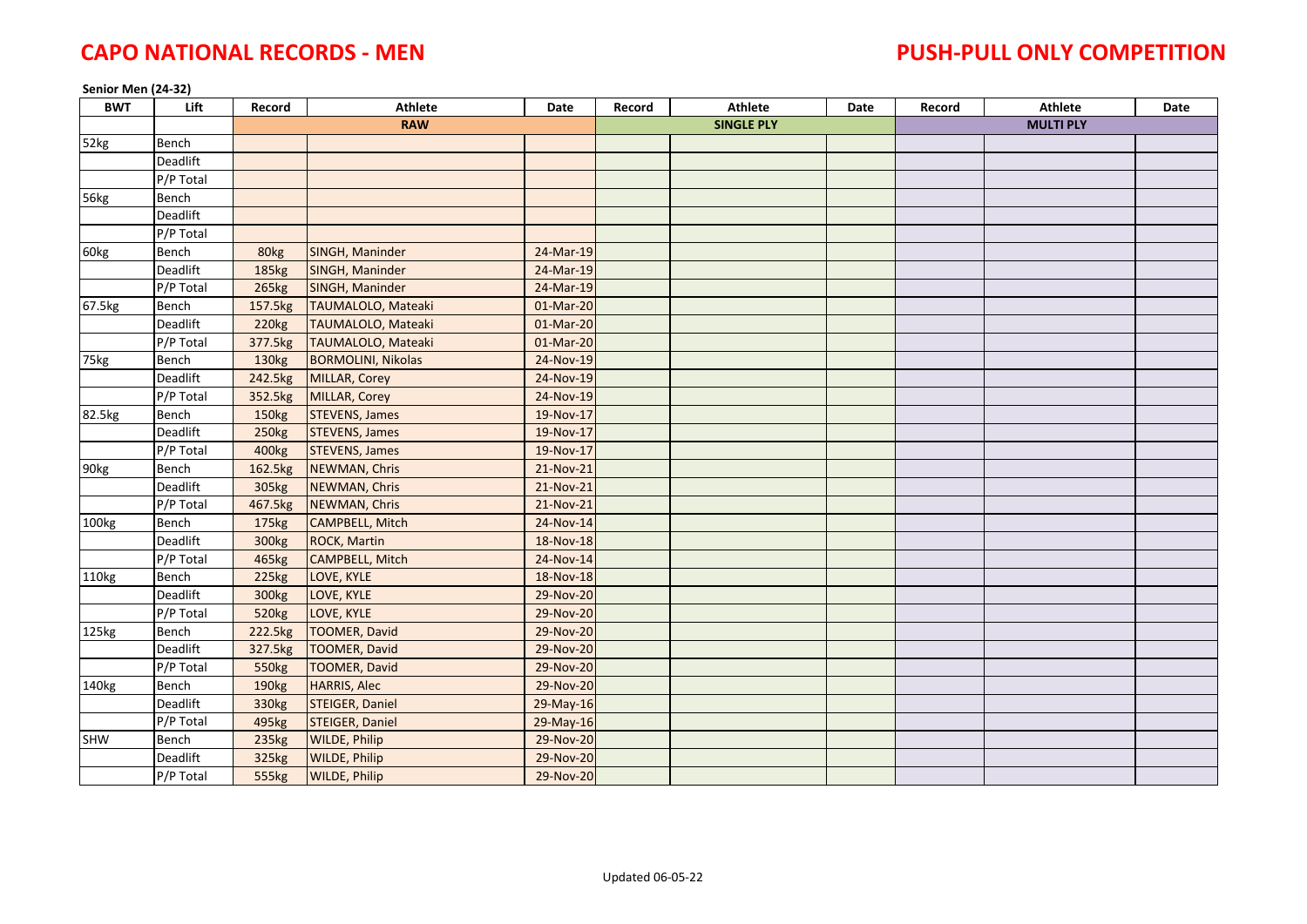#### **Sub Masters Men (33-39)**

| <b>BWT</b> | Lift      | Record            | <b>Athlete</b>        | Date      | Record            | <b>Athlete</b>        | Date      | Record | <b>Athlete</b>   | Date |
|------------|-----------|-------------------|-----------------------|-----------|-------------------|-----------------------|-----------|--------|------------------|------|
|            |           |                   | <b>RAW</b>            |           |                   | <b>SINGLE PLY</b>     |           |        | <b>MULTI PLY</b> |      |
| 52kg       | Bench     |                   |                       |           |                   |                       |           |        |                  |      |
|            | Deadlift  |                   |                       |           |                   |                       |           |        |                  |      |
|            | P/P Total |                   |                       |           |                   |                       |           |        |                  |      |
| 56kg       | Bench     |                   |                       |           |                   |                       |           |        |                  |      |
|            | Deadlift  |                   |                       |           |                   |                       |           |        |                  |      |
|            | P/P Total |                   |                       |           |                   |                       |           |        |                  |      |
| 60kg       | Bench     |                   |                       |           |                   |                       |           |        |                  |      |
|            | Deadlift  |                   |                       |           |                   |                       |           |        |                  |      |
|            | P/P Total |                   |                       |           |                   |                       |           |        |                  |      |
| 67.5kg     | Bench     |                   |                       |           |                   |                       |           |        |                  |      |
|            | Deadlift  |                   |                       |           |                   |                       |           |        |                  |      |
|            | P/P Total |                   |                       |           |                   |                       |           |        |                  |      |
| 75kg       | Bench     | 145 <sub>kg</sub> | APPO, Bernard         | 24-Mar-19 | 155kg             | ROCCHECCIOLI, Michael | 25-Apr-21 |        |                  |      |
|            | Deadlift  | 255kg             | APPO, Bernard         | 24-Mar-19 | 170 <sub>kg</sub> | ROCCHECCIOLI, Michael | 25-Apr-21 |        |                  |      |
|            | P/P Total | 400 <sub>kg</sub> | APPO, Bernard         | 24-Mar-19 | 325kg             | ROCCHECCIOLI, Michael | 25-Apr-21 |        |                  |      |
| 82.5kg     | Bench     | 155kg             | ROSS, Nathan          | 24-Nov-14 |                   |                       |           |        |                  |      |
|            | Deadlift  | 275kg             | HULEMAH, Ahmed        | 18-Nov-18 |                   |                       |           |        |                  |      |
|            | P/P Total | 417.5kg           | ROSS, Nathan          | 24-Nov-14 |                   |                       |           |        |                  |      |
| 90kg       | Bench     | 160kg             | <b>PUSKARIC, Sym</b>  | 11-Aug-17 |                   |                       |           |        |                  |      |
|            | Deadlift  | 265kg             | ALLEN, Johnny         | 21-Nov-21 |                   |                       |           |        |                  |      |
|            | P/P Total | 420 <sub>kg</sub> | <b>PUSKARIC, Sym</b>  | 11-Aug-17 |                   |                       |           |        |                  |      |
| 100kg      | Bench     | 135kg             | <b>TERWARN, Andy</b>  | 19-Nov-17 |                   |                       |           |        |                  |      |
|            | Deadlift  | 262.5kg           | <b>TERWARN, Andy</b>  | 19-Nov-17 |                   |                       |           |        |                  |      |
|            | P/P Total | 397.5kg           | <b>TERWARN, Andy</b>  | 19-Nov-17 |                   |                       |           |        |                  |      |
| 110kg      | Bench     | 160kg             | CHAUDHRY, Ryan        | 29-Nov-20 | 130 <sub>kg</sub> | NELSON, Jonny         | 24-Mar-19 |        |                  |      |
|            | Deadlift  | 300 <sub>kg</sub> | JOYNER, Rob           | 19-Nov-17 | 255kg             | NELSON, Jonny         | 24-Mar-19 |        |                  |      |
|            | P/P Total | 450kg             | JOYNER, Rob           | 19-Nov-17 | 385kg             | NELSON, Jonny         | 24-Mar-19 |        |                  |      |
| 125kg      | Bench     | 200 <sub>kg</sub> | MURPHY, Sam           | 29-Nov-20 |                   |                       |           |        |                  |      |
|            | Deadlift  | 350 <sub>kg</sub> | MURPHY, Sam           | 29-Nov-20 |                   |                       |           |        |                  |      |
|            | P/P Total | 550kg             | MURPHY, Sam           | 29-Nov-20 |                   |                       |           |        |                  |      |
| 140kg      | Bench     | 165kg             | HOOD, Anthony         | 27-Feb-22 |                   |                       |           |        |                  |      |
|            | Deadlift  | 250kg             | <b>GRAHAM, Nathan</b> | 19-Nov-17 |                   |                       |           |        |                  |      |
|            | P/P Total | 405kg             | <b>GRAHAM, Nathan</b> | 19-Nov-17 |                   |                       |           |        |                  |      |
| SHW        | Bench     | 187.5kg           | KOVACS, Sheen         | 21-Nov-21 |                   |                       |           |        |                  |      |
|            | Deadlift  | 290 <sub>kg</sub> | KOVACS, Sheen         | 21-Nov-21 |                   |                       |           |        |                  |      |
|            | P/P Total | 477.5kg           | KOVACS, Sheen         | 21-Nov-21 |                   |                       |           |        |                  |      |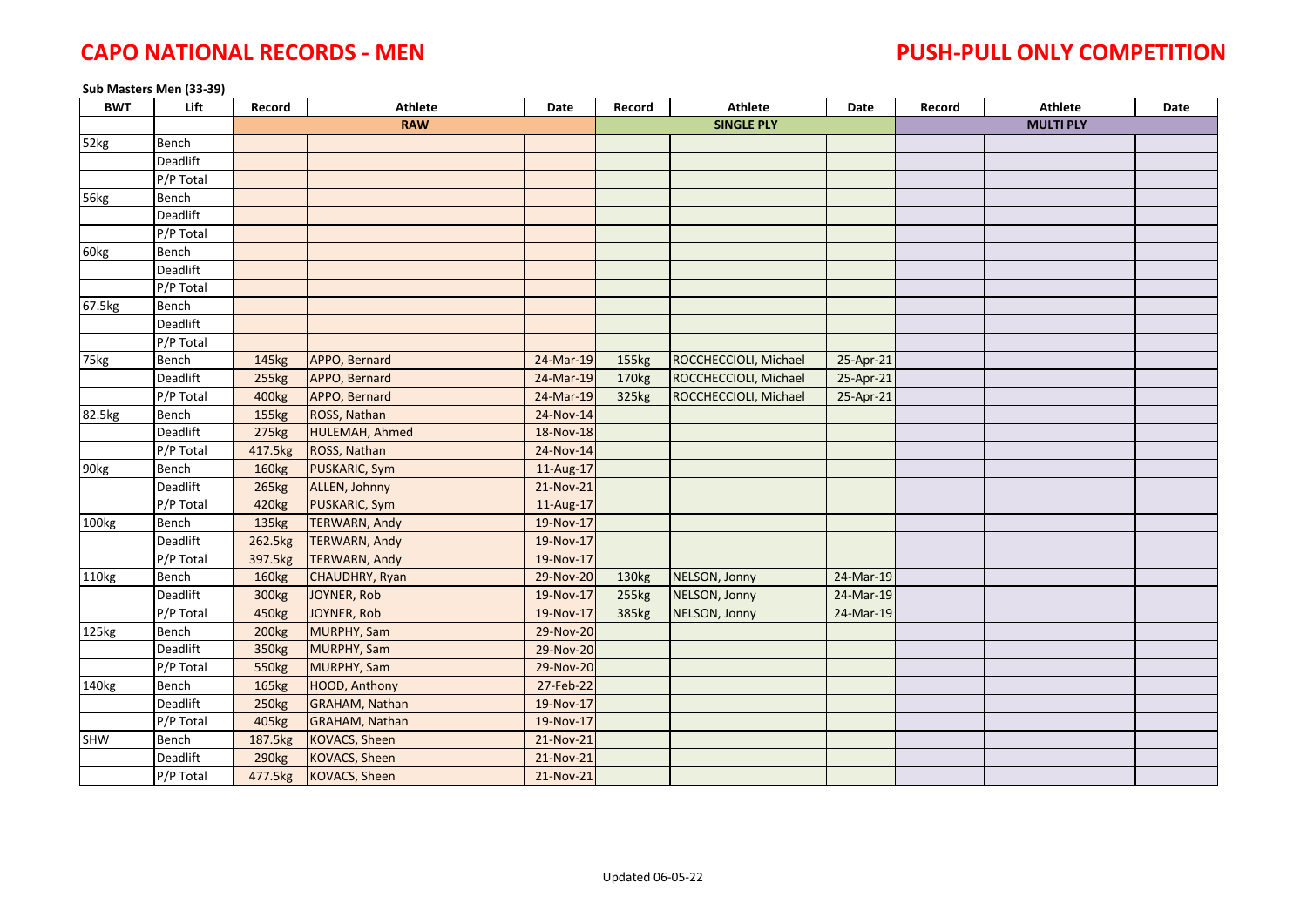### **Masters 1 Men (40-44)**

| <b>BWT</b> | Lift      | Record            | Athlete                   | Date      | Record | Athlete           | <b>Date</b> | Record | <b>Athlete</b>   | Date |
|------------|-----------|-------------------|---------------------------|-----------|--------|-------------------|-------------|--------|------------------|------|
|            |           |                   | <b>RAW</b>                |           |        | <b>SINGLE PLY</b> |             |        | <b>MULTI PLY</b> |      |
| 52kg       | Bench     |                   |                           |           |        |                   |             |        |                  |      |
|            | Deadlift  |                   |                           |           |        |                   |             |        |                  |      |
|            | P/P Total |                   |                           |           |        |                   |             |        |                  |      |
| 56kg       | Bench     |                   |                           |           |        |                   |             |        |                  |      |
|            | Deadlift  |                   |                           |           |        |                   |             |        |                  |      |
|            | P/P Total |                   |                           |           |        |                   |             |        |                  |      |
| 60kg       | Bench     | 100kg             | <b>DULLONA, Francisco</b> | 22-Feb-15 |        |                   |             |        |                  |      |
|            | Deadlift  | 170kg             | <b>DULLONA, Francisco</b> | 22-Feb-15 |        |                   |             |        |                  |      |
|            | P/P Total | 270 <sub>kg</sub> | <b>DULLONA, Francisco</b> | 22-Feb-15 |        |                   |             |        |                  |      |
| 67.5kg     | Bench     |                   |                           |           |        |                   |             |        |                  |      |
|            | Deadlift  |                   |                           |           |        |                   |             |        |                  |      |
|            | P/P Total |                   |                           |           |        |                   |             |        |                  |      |
| 75kg       | Bench     |                   |                           |           |        |                   |             |        |                  |      |
|            | Deadlift  |                   |                           |           |        |                   |             |        |                  |      |
|            | P/P Total |                   |                           |           |        |                   |             |        |                  |      |
| 82.5kg     | Bench     | 150kg             | <b>HENDERSON, Keith</b>   | 29-Nov-20 |        |                   |             |        |                  |      |
|            | Deadlift  | 220 <sub>kg</sub> | <b>HENDERSON, Keith</b>   | 29-Nov-20 |        |                   |             |        |                  |      |
|            | P/P Total | 370kg             | <b>HENDERSON, Keith</b>   | 29-Nov-20 |        |                   |             |        |                  |      |
| 90kg       | Bench     | 145kg             | CHRISTOPOULOS, Johny      | 25-Apr-22 |        |                   |             |        |                  |      |
|            | Deadlift  | 215kg             | CHRISTOPOULOS, Johny      | 25-Apr-22 |        |                   |             |        |                  |      |
|            | P/P Total | 355kg             | CHRISTOPOULOS, Johny      | 25-Apr-22 |        |                   |             |        |                  |      |
| 100kg      | Bench     | 125kg             | <b>TYRRELL, Paul</b>      | 25-Apr-21 |        |                   |             |        |                  |      |
|            | Deadlift  | 240 <sub>kg</sub> | <b>TYRRELL, Paul</b>      | 25-Apr-21 |        |                   |             |        |                  |      |
|            | P/P Total | 357.5kg           | <b>TYRRELL, Paul</b>      | 25-Apr-21 |        |                   |             |        |                  |      |
| 110kg      | Bench     | 125kg             | MAYER, Miki               | 22-May-21 |        |                   |             |        |                  |      |
|            | Deadlift  | 230 <sub>kg</sub> | REID, Kelvin              | 20-Mar-21 |        |                   |             |        |                  |      |
|            | P/P Total | 342.5kg           | <b>REID, Kelvin</b>       | 20-Mar-21 |        |                   |             |        |                  |      |
| 125kg      | Bench     | 152.5kg           | <b>MORTON, Domenic</b>    | 20-Mar-21 |        |                   |             |        |                  |      |
|            | Deadlift  | 235kg             | <b>MORTON, Domenic</b>    | 20-Mar-21 |        |                   |             |        |                  |      |
|            | P/P Total | 387.5kg           | <b>MORTON, Domenic</b>    | 20-Mar-21 |        |                   |             |        |                  |      |
| 140kg      | Bench     | 272.5kg           | <b>COOPER, Andrew</b>     | 01-Mar-20 |        |                   |             |        |                  |      |
|            | Deadlift  | 300 <sub>kg</sub> | <b>COOPER, Andrew</b>     | 01-Mar-20 |        |                   |             |        |                  |      |
|            | P/P Total | 572.5kg           | <b>COOPER, Andrew</b>     | 01-Mar-20 |        |                   |             |        |                  |      |
| SHW        | Bench     | 152.5kg           | PILIPOVIC, Damir          | 02-Aug-14 |        |                   |             |        |                  |      |
|            | Deadlift  | 290 <sub>kg</sub> | PILIPOVIC, Damir          | 02-Aug-14 |        |                   |             |        |                  |      |
|            | P/P Total | 442.5kg           | PILIPOVIC, Damir          | 02-Aug-14 |        |                   |             |        |                  |      |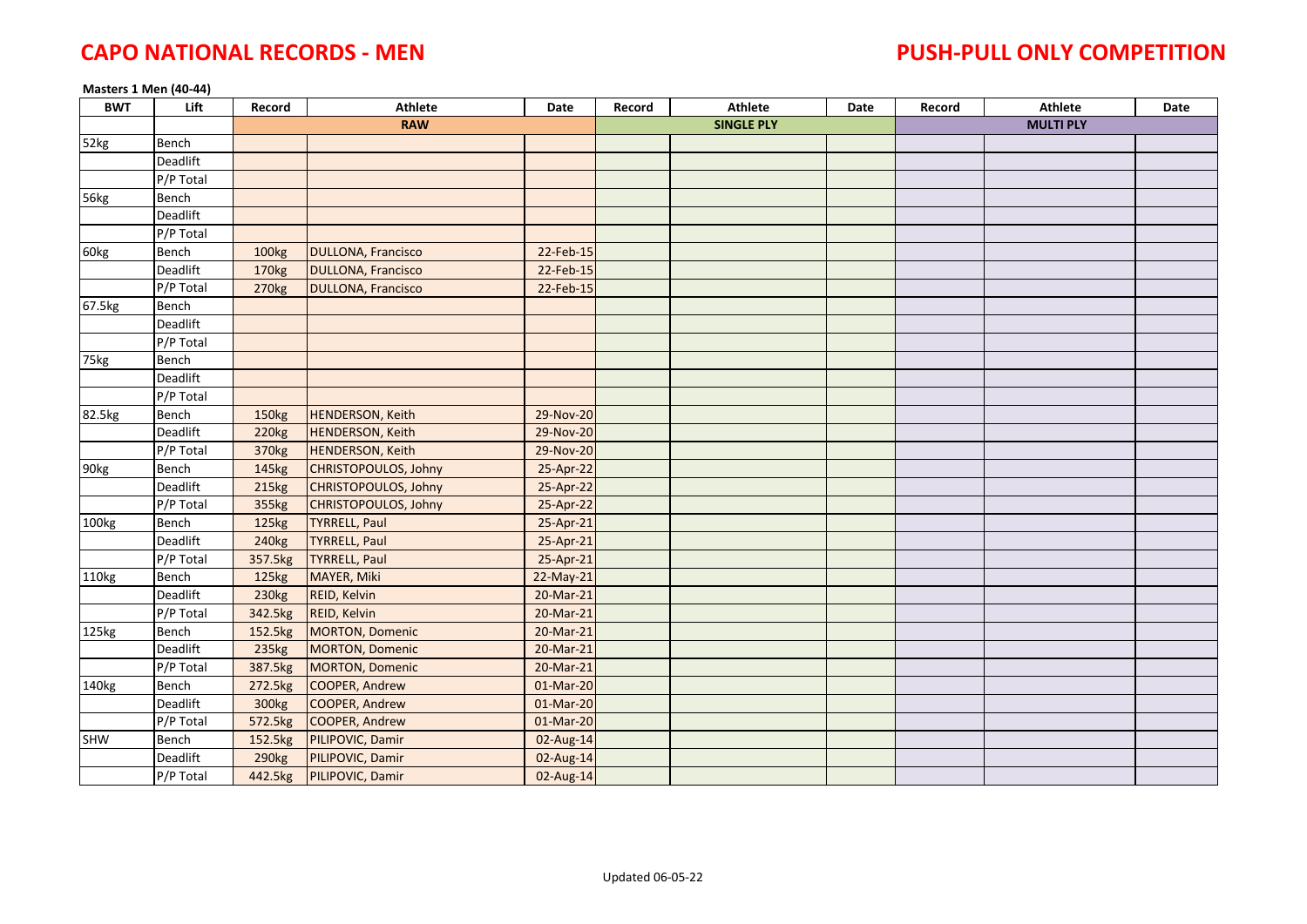### **Masters 2 Men (45-49)**

| <b>BWT</b> | Lift                   | Record            | Athlete                  | Date      | Record | Athlete           | Date | Record | Athlete          | Date |
|------------|------------------------|-------------------|--------------------------|-----------|--------|-------------------|------|--------|------------------|------|
|            |                        |                   | <b>RAW</b>               |           |        | <b>SINGLE PLY</b> |      |        | <b>MULTI PLY</b> |      |
| 52kg       | Bench                  |                   |                          |           |        |                   |      |        |                  |      |
|            | Deadlift               |                   |                          |           |        |                   |      |        |                  |      |
|            | P/P Total              |                   |                          |           |        |                   |      |        |                  |      |
| 56kg       | Bench                  |                   |                          |           |        |                   |      |        |                  |      |
|            | Deadlift               |                   |                          |           |        |                   |      |        |                  |      |
|            | P/P Total              |                   |                          |           |        |                   |      |        |                  |      |
| 60kg       | Bench                  |                   |                          |           |        |                   |      |        |                  |      |
|            | Deadlift               |                   |                          |           |        |                   |      |        |                  |      |
|            | P/P Total              |                   |                          |           |        |                   |      |        |                  |      |
| 67.5kg     | Bench                  |                   |                          |           |        |                   |      |        |                  |      |
|            | Deadlift               |                   |                          |           |        |                   |      |        |                  |      |
|            | P/P Total              |                   |                          |           |        |                   |      |        |                  |      |
| 75kg       | Bench                  |                   |                          |           |        |                   |      |        |                  |      |
|            | Deadlift               |                   |                          |           |        |                   |      |        |                  |      |
|            | P/P Total              |                   |                          |           |        |                   |      |        |                  |      |
| 82.5kg     | Bench                  | 160kg             | RYAN, Heath              | 01-Mar-20 |        |                   |      |        |                  |      |
|            | Deadlift               | 250 <sub>kg</sub> | RYAN, Heath              | 01-Mar-20 |        |                   |      |        |                  |      |
|            | $\overline{P/P}$ Total | 410kg             | RYAN, Heath              | 01-Mar-20 |        |                   |      |        |                  |      |
| 90kg       | Bench                  | 135kg             | MULLINS, Luke            | 21-Nov-21 |        |                   |      |        |                  |      |
|            | Deadlift               | 252.5kg           | HARNETT, Bill            | 19-Nov-17 |        |                   |      |        |                  |      |
|            | P/P Total              | 342.5kg           | HARNETT, Bill            | 19-Nov-17 |        |                   |      |        |                  |      |
| 100kg      | Bench                  | 177.5kg           | <b>CRANE, Damien</b>     | 03-Jun-17 |        |                   |      |        |                  |      |
|            | Deadlift               | 277.5kg           | HARNETT, Bill            | 29-Nov-20 |        |                   |      |        |                  |      |
|            | P/P Total              | 447.5kg           | <b>CRANE, Damien</b>     | 03-Jun-17 |        |                   |      |        |                  |      |
| 110kg      | Bench                  | 160kg             | <b>WEATHERALL, Peter</b> | 13-Dec-14 |        |                   |      |        |                  |      |
|            | Deadlift               | 250 <sub>kg</sub> | <b>WEATHERALL, Peter</b> | 13-Dec-14 |        |                   |      |        |                  |      |
|            | P/P Total              | 410kg             | <b>WEATHERALL, Peter</b> | 13-Dec-14 |        |                   |      |        |                  |      |
| 125kg      | Bench                  | 185kg             | NAPPER, George           | 29-Nov-20 |        |                   |      |        |                  |      |
|            | Deadlift               | 260 <sub>kg</sub> | NAPPER, George           | 29-Nov-20 |        |                   |      |        |                  |      |
|            | P/P Total              | 442.5kg           | NAPPER, George           | 29-Nov-20 |        |                   |      |        |                  |      |
| 140kg      | Bench                  | 155kg             | NICHOLAS, Michael        | 02-Aug-14 |        |                   |      |        |                  |      |
|            | Deadlift               | 285kg             | NICHOLAS, Michael        | 02-Aug-14 |        |                   |      |        |                  |      |
|            | P/P Total              | 440 <sub>kg</sub> | NICHOLAS, Michael        | 02-Aug-14 |        |                   |      |        |                  |      |
| SHW        | Bench                  | 160kg             | PAGE, Brett              | 24-Oct-21 |        |                   |      |        |                  |      |
|            | Deadlift               | 225kg             | PAGE, Brett              | 24-Oct-21 |        |                   |      |        |                  |      |
|            | $\overline{P/P}$ Total | 385kg             | PAGE, Brett              | 24-Oct-21 |        |                   |      |        |                  |      |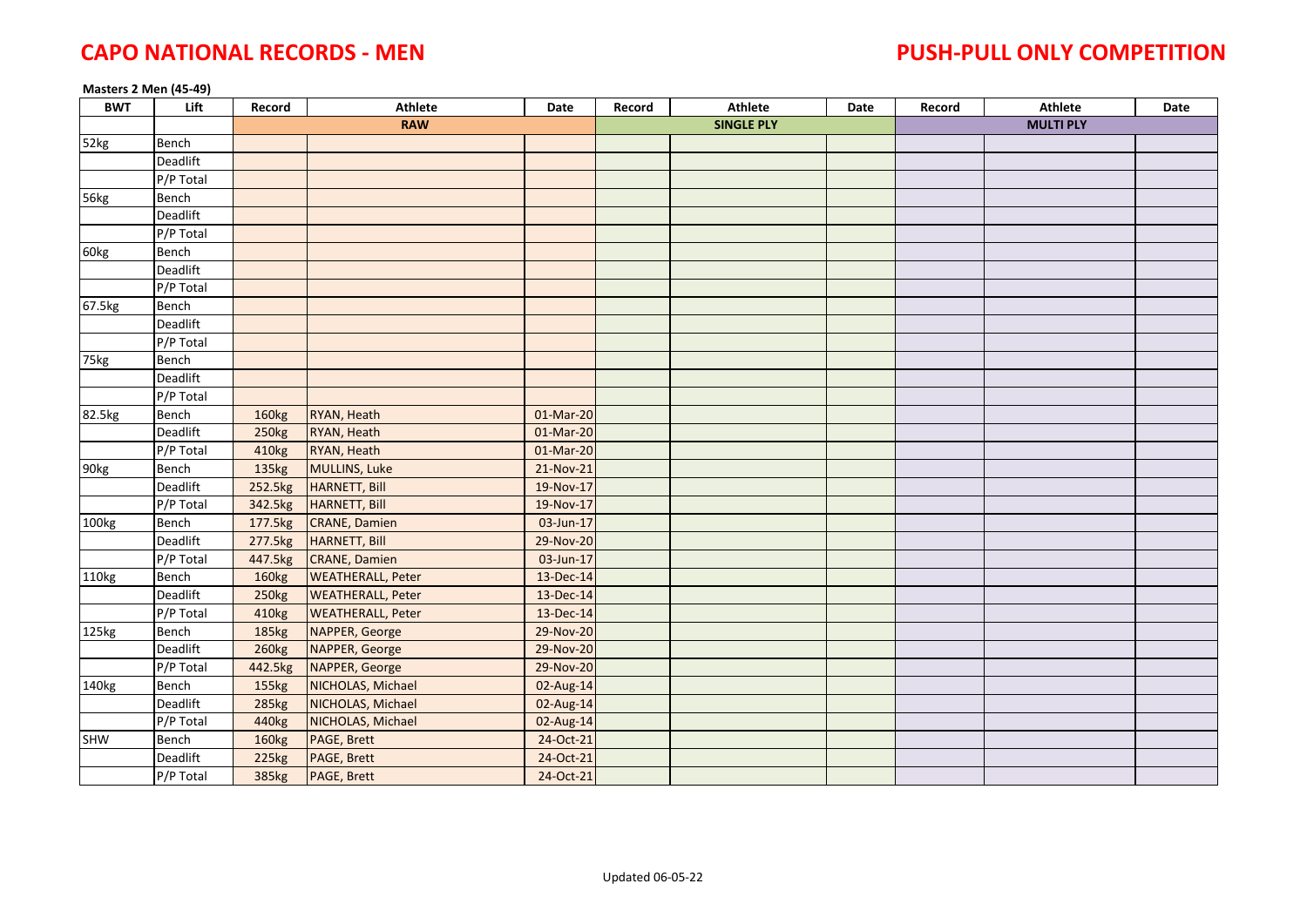### **Masters 3 Men (50-54)**

| <b>BWT</b> | Lift                   | Record            | <b>Athlete</b>            | Date      | Record | Athlete           | Date | Record | Athlete          | <b>Date</b> |
|------------|------------------------|-------------------|---------------------------|-----------|--------|-------------------|------|--------|------------------|-------------|
|            |                        |                   | <b>RAW</b>                |           |        | <b>SINGLE PLY</b> |      |        | <b>MULTI PLY</b> |             |
| 52kg       | Bench                  |                   |                           |           |        |                   |      |        |                  |             |
|            | Deadlift               |                   |                           |           |        |                   |      |        |                  |             |
|            | P/P Total              |                   |                           |           |        |                   |      |        |                  |             |
| 56kg       | <b>Bench</b>           |                   |                           |           |        |                   |      |        |                  |             |
|            | Deadlift               |                   |                           |           |        |                   |      |        |                  |             |
|            | P/P Total              |                   |                           |           |        |                   |      |        |                  |             |
| 60kg       | Bench                  | 100kg             | PANAGIOTIDIS, Jim         | 22-May-21 |        |                   |      |        |                  |             |
|            | Deadlift               | 160kg             | PANAGIOTIDIS, Jim         | 22-May-21 |        |                   |      |        |                  |             |
|            | P/P Total              | 260kg             | PANAGIOTIDIS, Jim         | 22-May-21 |        |                   |      |        |                  |             |
| 67.5kg     | Bench                  | 96kg              | <b>MANSFIELD, Peter</b>   | 24-Nov-14 |        |                   |      |        |                  |             |
|            | Deadlift               | 185kg             | <b>MANSFIELD, Peter</b>   | 24-Nov-14 |        |                   |      |        |                  |             |
|            | P/P Total              | 278.5kg           | <b>MANSFIELD, Peter</b>   | 24-Nov-14 |        |                   |      |        |                  |             |
| 75kg       | <b>Bench</b>           | 138kg             | NEWMAN, Rodney            | 24-Nov-14 |        |                   |      |        |                  |             |
|            | Deadlift               | 220 <sub>kg</sub> | <b>NEWMAN, Rodney</b>     | 24-Nov-14 |        |                   |      |        |                  |             |
|            | P/P Total              | 358kg             | NEWMAN, Rodney            | 24-Nov-14 |        |                   |      |        |                  |             |
| 82.5kg     | <b>Bench</b>           | 100kg             | McGRATH, Peter            | 12-Aug-16 |        |                   |      |        |                  |             |
|            | Deadlift               | 220 <sub>kg</sub> | McGRATH, Peter            | 12-Aug-16 |        |                   |      |        |                  |             |
|            | $\overline{P/P}$ Total | 320kg             | McGRATH, Peter            | 12-Aug-16 |        |                   |      |        |                  |             |
| 90kg       | Bench                  |                   |                           |           |        |                   |      |        |                  |             |
|            | Deadlift               |                   |                           |           |        |                   |      |        |                  |             |
|            | P/P Total              |                   |                           |           |        |                   |      |        |                  |             |
| 100kg      | Bench                  | 100kg             | <b>WICKS, David</b>       | 20-Mar-21 |        |                   |      |        |                  |             |
|            | Deadlift               | 210 <sub>kg</sub> | <b>WICKS, David</b>       | 20-Mar-21 |        |                   |      |        |                  |             |
|            | P/P Total              | 305kg             | <b>WICKS, David</b>       | 20-Mar-21 |        |                   |      |        |                  |             |
| 110kg      | Bench                  | 170 <sub>kg</sub> | JONES, Gary               | 11-Aug-17 |        |                   |      |        |                  |             |
|            | Deadlift               | 245kg             | JONES, Gary               | 11-Aug-17 |        |                   |      |        |                  |             |
|            | P/P Total              | 415kg             | JONES, Gary               | 11-Aug-17 |        |                   |      |        |                  |             |
| 125kg      | Bench                  | 172.5kg           | <b>BLOWERS, Lee</b>       | 20-Mar-21 |        |                   |      |        |                  |             |
|            | Deadlift               | 260.5kg           | <b>HANRAHAN, James</b>    | 25-Apr-21 |        |                   |      |        |                  |             |
|            | P/P Total              | 432.5kg           | <b>BLOWERS, Lee</b>       | 20-Mar-21 |        |                   |      |        |                  |             |
| 140kg      | Bench                  | 85kg              | <b>CHRISTIDIS, Damien</b> | 22-May-21 |        |                   |      |        |                  |             |
|            | Deadlift               | 220 <sub>kg</sub> | <b>CHRISTIDIS, Damien</b> | 22-May-21 |        |                   |      |        |                  |             |
|            | P/P Total              | 305kg             | <b>CHRISTIDIS, Damien</b> | 22-May-21 |        |                   |      |        |                  |             |
| SHW        | Bench                  |                   |                           |           |        |                   |      |        |                  |             |
|            | Deadlift               |                   |                           |           |        |                   |      |        |                  |             |
|            | $\overline{P/P}$ Total |                   |                           |           |        |                   |      |        |                  |             |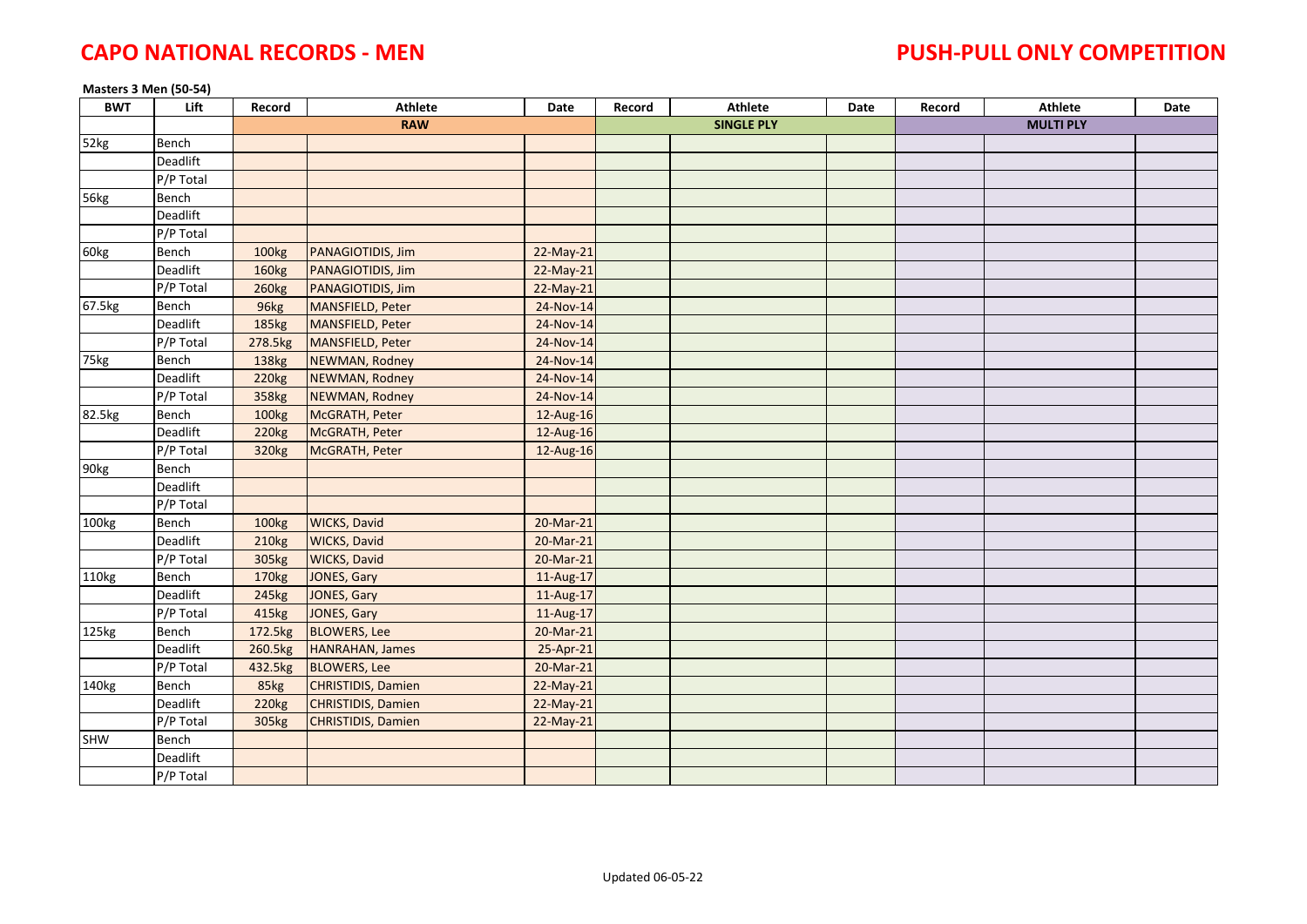### **Masters 4 Men (55-59)**

| <b>BWT</b> | Lift                   | Record            | <b>Athlete</b>         | Date      | Record | Athlete           | Date | Record | Athlete          | Date |
|------------|------------------------|-------------------|------------------------|-----------|--------|-------------------|------|--------|------------------|------|
|            |                        |                   | <b>RAW</b>             |           |        | <b>SINGLE PLY</b> |      |        | <b>MULTI PLY</b> |      |
| 52kg       | Bench                  |                   |                        |           |        |                   |      |        |                  |      |
|            | Deadlift               |                   |                        |           |        |                   |      |        |                  |      |
|            | P/P Total              |                   |                        |           |        |                   |      |        |                  |      |
| 56kg       | Bench                  |                   |                        |           |        |                   |      |        |                  |      |
|            | Deadlift               |                   |                        |           |        |                   |      |        |                  |      |
|            | $\overline{P/P}$ Total |                   |                        |           |        |                   |      |        |                  |      |
| 60kg       | Bench                  |                   |                        |           |        |                   |      |        |                  |      |
|            | Deadlift               |                   |                        |           |        |                   |      |        |                  |      |
|            | P/P Total              |                   |                        |           |        |                   |      |        |                  |      |
| 67.5kg     | Bench                  |                   |                        |           |        |                   |      |        |                  |      |
|            | Deadlift               |                   |                        |           |        |                   |      |        |                  |      |
|            | P/P Total              |                   |                        |           |        |                   |      |        |                  |      |
| 75kg       | Bench                  |                   |                        |           |        |                   |      |        |                  |      |
|            | Deadlift               |                   |                        |           |        |                   |      |        |                  |      |
|            | P/P Total              |                   |                        |           |        |                   |      |        |                  |      |
| 82.5kg     | Bench                  | 105kg             | McGRATH, Peter         | 03-Jun-17 |        |                   |      |        |                  |      |
|            | Deadlift               | 220 <sub>kg</sub> | McGRATH, Peter         | 03-Jun-17 |        |                   |      |        |                  |      |
|            | P/P Total              | 325kg             | McGRATH, Peter         | 03-Jun-17 |        |                   |      |        |                  |      |
| 90kg       | Bench                  | 97.5kg            | <b>TORCASIO, Tony</b>  | 25-Apr-22 |        |                   |      |        |                  |      |
|            | Deadlift               | 195kg             | <b>TORCASIO, Tony</b>  | 25-Apr-22 |        |                   |      |        |                  |      |
|            | P/P Total              | 292.5kg           | <b>TORCASIO, Tony</b>  | 25-Apr-22 |        |                   |      |        |                  |      |
| 100kg      | Bench                  |                   |                        |           |        |                   |      |        |                  |      |
|            | Deadlift               |                   |                        |           |        |                   |      |        |                  |      |
|            | P/P Total              |                   |                        |           |        |                   |      |        |                  |      |
| 110kg      | Bench                  | 182.5kg           | <b>GUY, Miles</b>      | 29-Nov-20 |        |                   |      |        |                  |      |
|            | Deadlift               | 260 <sub>kg</sub> | <b>GUY, Miles</b>      | 29-Nov-20 |        |                   |      |        |                  |      |
|            | P/P Total              | 442.5kg           | <b>GUY, Miles</b>      | 29-Nov-20 |        |                   |      |        |                  |      |
| 125kg      | Bench                  | 186kg             | JONES, Gary            | 24-Oct-21 |        |                   |      |        |                  |      |
|            | Deadlift               | 265kg             | <b>HANRAHAN, James</b> | 25-Apr-22 |        |                   |      |        |                  |      |
|            | P/P Total              | 445kg             | JONES, Gary            | 24-Oct-21 |        |                   |      |        |                  |      |
| 140kg      | Bench                  |                   |                        |           |        |                   |      |        |                  |      |
|            | Deadlift               |                   |                        |           |        |                   |      |        |                  |      |
|            | P/P Total              |                   |                        |           |        |                   |      |        |                  |      |
| SHW        | Bench                  |                   |                        |           |        |                   |      |        |                  |      |
|            | Deadlift               |                   |                        |           |        |                   |      |        |                  |      |
|            | P/P Total              |                   |                        |           |        |                   |      |        |                  |      |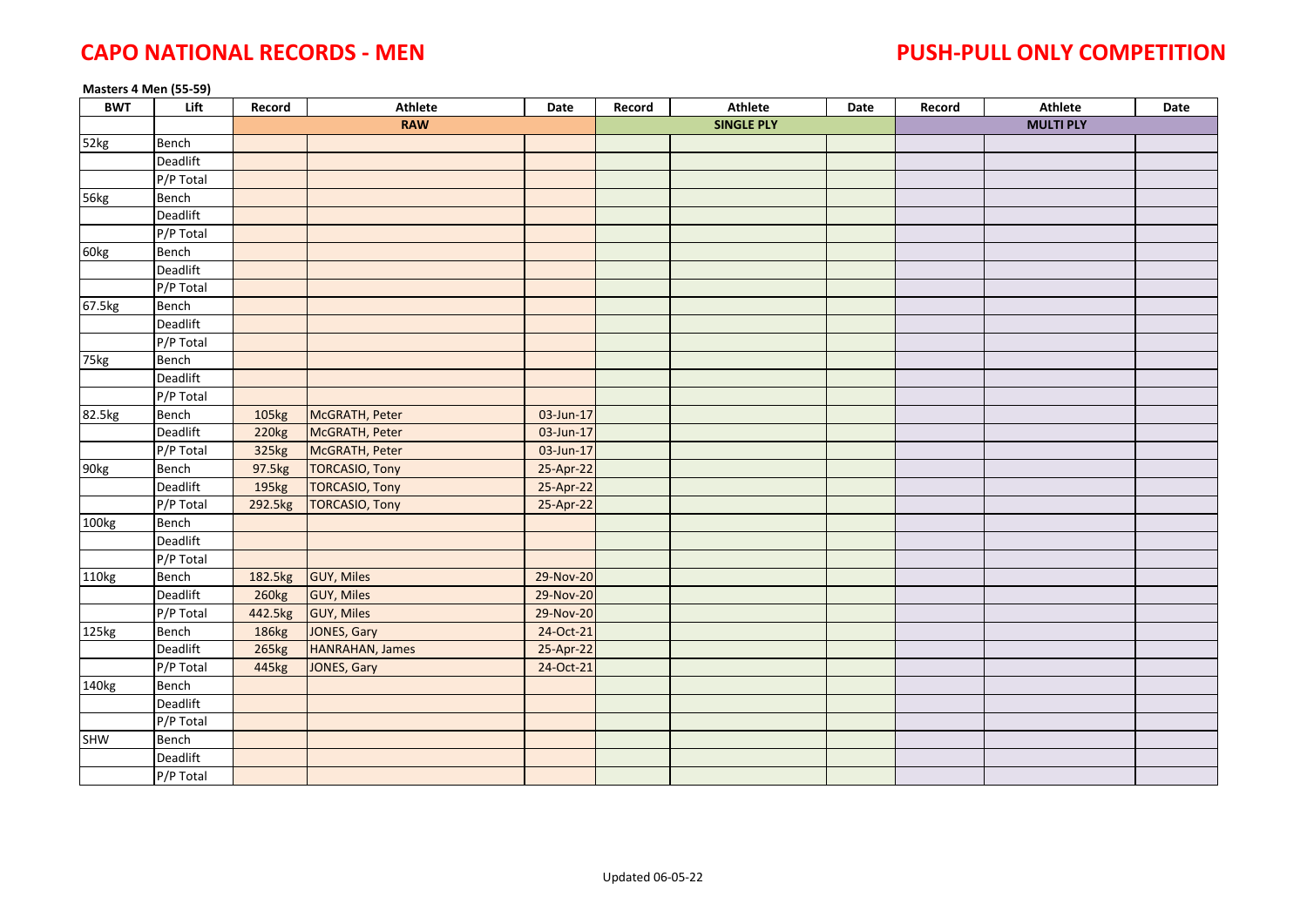### **Masters 5 Men (60-64)**

| <b>BWT</b>        | Lift                   | Record  | Athlete                   | Date      | Record | Athlete           | Date | Record | <b>Athlete</b>   | Date        |
|-------------------|------------------------|---------|---------------------------|-----------|--------|-------------------|------|--------|------------------|-------------|
|                   |                        |         | <b>RAW</b>                |           |        | <b>SINGLE PLY</b> |      |        | <b>MULTI PLY</b> |             |
| 52kg              | Bench                  |         |                           |           |        |                   |      |        |                  |             |
|                   | Deadlift               |         |                           |           |        |                   |      |        |                  |             |
|                   | P/P Total              |         |                           |           |        |                   |      |        |                  |             |
| 56kg              | Bench                  |         |                           |           |        |                   |      |        |                  |             |
|                   | Deadlift               |         |                           |           |        |                   |      |        |                  |             |
|                   | P/P Total              |         |                           |           |        |                   |      |        |                  |             |
| 60kg              | Bench                  |         |                           |           |        |                   |      |        |                  |             |
|                   | Deadlift               |         |                           |           |        |                   |      |        |                  |             |
|                   | P/P Total              |         |                           |           |        |                   |      |        |                  |             |
| 67.5kg            | Bench                  |         |                           |           |        |                   |      |        |                  |             |
|                   | Deadlift               |         |                           |           |        |                   |      |        |                  |             |
|                   | P/P Total              |         |                           |           |        |                   |      |        |                  |             |
| 75kg              | Bench                  |         |                           |           |        |                   |      | 70kg   | SANDERSON, Ron   | 22-Feb-15   |
|                   | Deadlift               |         |                           |           |        |                   |      | 205kg  | SANDERSON, Ron   | $22-Feb-15$ |
|                   | P/P Total              |         |                           |           |        |                   |      | 275kg  | SANDERSON, Ron   | 22-Feb-15   |
| 82.5kg            | Bench                  |         |                           |           |        |                   |      |        |                  |             |
|                   | Deadlift               |         |                           |           |        |                   |      |        |                  |             |
|                   | P/P Total              |         |                           |           |        |                   |      |        |                  |             |
| 90kg              | Bench                  |         |                           |           |        |                   |      |        |                  |             |
|                   | Deadlift               |         |                           |           |        |                   |      |        |                  |             |
|                   | $\overline{P/P}$ Total |         |                           |           |        |                   |      |        |                  |             |
| 100kg             | Bench                  | 85kg    | <b>BASKERVILLE, Peter</b> | 24-Mar-19 |        |                   |      |        |                  |             |
|                   | Deadlift               | 197.5kg | <b>BASKERVILLE, Peter</b> | 24-Mar-19 |        |                   |      |        |                  |             |
|                   | $\overline{P/P}$ Total | 282.5kg | <b>BASKERVILLE, Peter</b> | 24-Mar-19 |        |                   |      |        |                  |             |
| 110kg             | Bench                  |         |                           |           |        |                   |      |        |                  |             |
|                   | Deadlift               |         |                           |           |        |                   |      |        |                  |             |
|                   | P/P Total              |         |                           |           |        |                   |      |        |                  |             |
| 125kg             | Bench                  | 180kg   | <b>TITUS, Terrence</b>    | 12-Aug-16 |        |                   |      |        |                  |             |
|                   | Deadlift               | 325kg   | <b>TITUS, Terrence</b>    | 12-Aug-16 |        |                   |      |        |                  |             |
|                   | P/P Total              | 505kg   | <b>TITUS, Terrence</b>    | 12-Aug-16 |        |                   |      |        |                  |             |
| 140 <sub>kg</sub> | Bench                  |         |                           |           |        |                   |      |        |                  |             |
|                   | Deadlift               |         |                           |           |        |                   |      |        |                  |             |
|                   | P/P Total              |         |                           |           |        |                   |      |        |                  |             |
| SHW               | Bench                  |         |                           |           |        |                   |      |        |                  |             |
|                   | Deadlift               |         |                           |           |        |                   |      |        |                  |             |
|                   | P/P Total              |         |                           |           |        |                   |      |        |                  |             |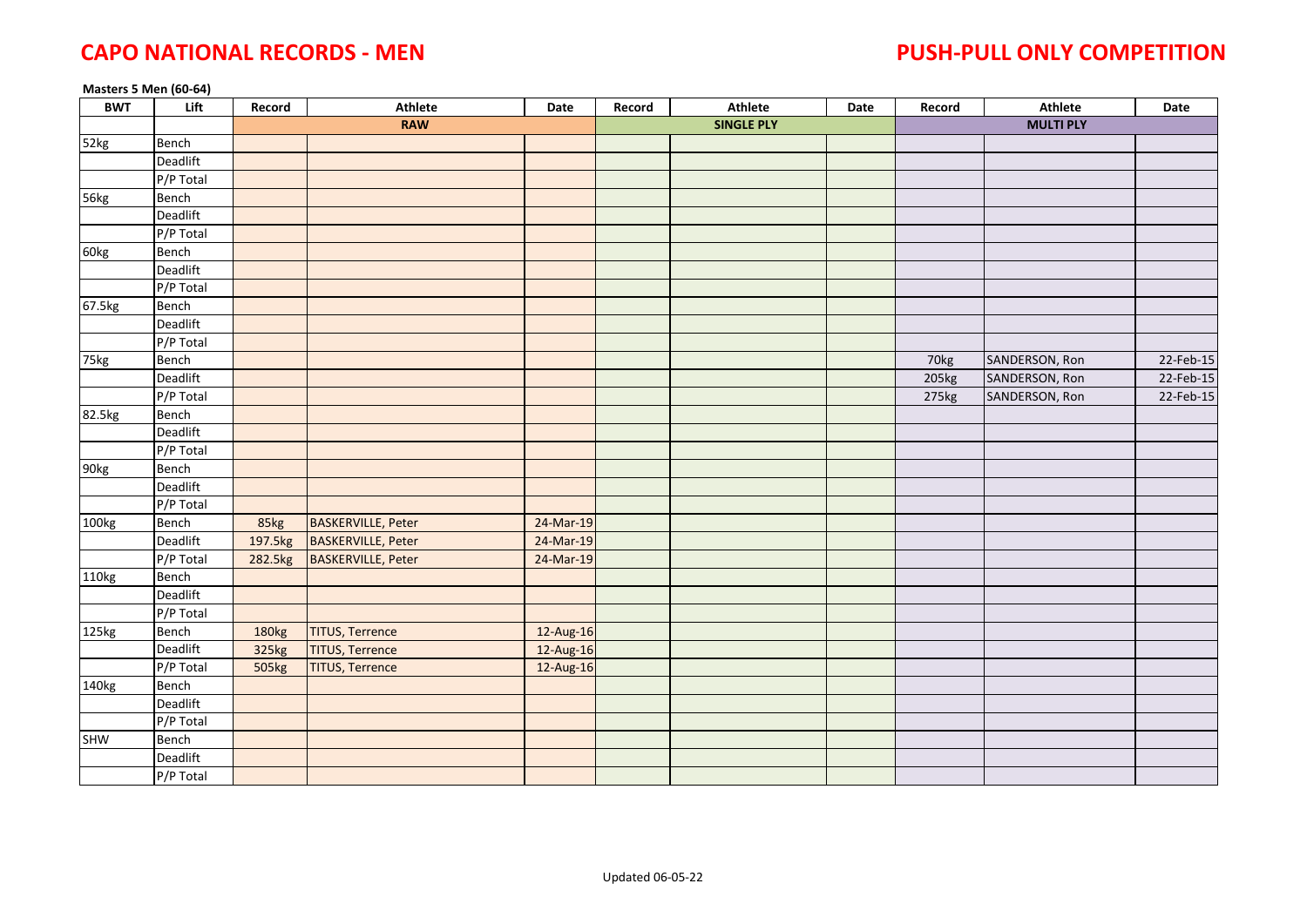### **Masters 6 Men (65-69)**

| <b>BWT</b>        | Lift                   | Record            | <b>Athlete</b>            | Date      | Record | Athlete           | Date | Record | <b>Athlete</b>   | Date |
|-------------------|------------------------|-------------------|---------------------------|-----------|--------|-------------------|------|--------|------------------|------|
|                   |                        |                   | <b>RAW</b>                |           |        | <b>SINGLE PLY</b> |      |        | <b>MULTI PLY</b> |      |
| 52kg              | Bench                  |                   |                           |           |        |                   |      |        |                  |      |
|                   | Deadlift               |                   |                           |           |        |                   |      |        |                  |      |
|                   | P/P Total              |                   |                           |           |        |                   |      |        |                  |      |
| 56kg              | Bench                  |                   |                           |           |        |                   |      |        |                  |      |
|                   | Deadlift               |                   |                           |           |        |                   |      |        |                  |      |
|                   | P/P Total              |                   |                           |           |        |                   |      |        |                  |      |
| 60kg              | Bench                  |                   |                           |           |        |                   |      |        |                  |      |
|                   | Deadlift               |                   |                           |           |        |                   |      |        |                  |      |
|                   | P/P Total              |                   |                           |           |        |                   |      |        |                  |      |
| 67.5kg            | Bench                  |                   |                           |           |        |                   |      |        |                  |      |
|                   | Deadlift               |                   |                           |           |        |                   |      |        |                  |      |
|                   | P/P Total              |                   |                           |           |        |                   |      |        |                  |      |
| 75kg              | Bench                  | 120kg             | AMBROSE, Jim              | 19-Nov-17 |        |                   |      |        |                  |      |
|                   | Deadlift               | 227.5kg           | AMBROSE, Jim              | 19-Nov-17 |        |                   |      |        |                  |      |
|                   | P/P Total              | 347.5kg           | AMBROSE, Jim              | 19-Nov-17 |        |                   |      |        |                  |      |
| 82.5kg            | Bench                  |                   |                           |           |        |                   |      |        |                  |      |
|                   | Deadlift               |                   |                           |           |        |                   |      |        |                  |      |
|                   | P/P Total              |                   |                           |           |        |                   |      |        |                  |      |
| 90kg              | Bench                  |                   |                           |           |        |                   |      |        |                  |      |
|                   | Deadlift               |                   |                           |           |        |                   |      |        |                  |      |
|                   | P/P Total              |                   |                           |           |        |                   |      |        |                  |      |
| 100kg             | Bench                  |                   |                           |           |        |                   |      |        |                  |      |
|                   | Deadlift               |                   |                           |           |        |                   |      |        |                  |      |
|                   | $\overline{P/P}$ Total |                   |                           |           |        |                   |      |        |                  |      |
| 110kg             | Bench                  | 90kg              | <b>BASKERVILLE, Peter</b> | 20-Mar-21 |        |                   |      |        |                  |      |
|                   | Deadlift               | 220 <sub>kg</sub> | <b>BASKERVILLE, Peter</b> | 20-Mar-21 |        |                   |      |        |                  |      |
|                   | P/P Total              | 310kg             | <b>BASKERVILLE, Peter</b> | 20-Mar-21 |        |                   |      |        |                  |      |
| 125kg             | Bench                  | 160kg             | <b>TITUS, Terrence</b>    | 20-Mar-21 |        |                   |      |        |                  |      |
|                   | Deadlift               | 285kg             | <b>TITUS, Terrence</b>    | 20-Mar-21 |        |                   |      |        |                  |      |
|                   | P/P Total              | 445kg             | <b>TITUS, Terrence</b>    | 20-Mar-21 |        |                   |      |        |                  |      |
| 140 <sub>kg</sub> | Bench                  |                   |                           |           |        |                   |      |        |                  |      |
|                   | Deadlift               |                   |                           |           |        |                   |      |        |                  |      |
|                   | P/P Total              |                   |                           |           |        |                   |      |        |                  |      |
| SHW               | Bench                  |                   |                           |           |        |                   |      |        |                  |      |
|                   | Deadlift               |                   |                           |           |        |                   |      |        |                  |      |
|                   | P/P Total              |                   |                           |           |        |                   |      |        |                  |      |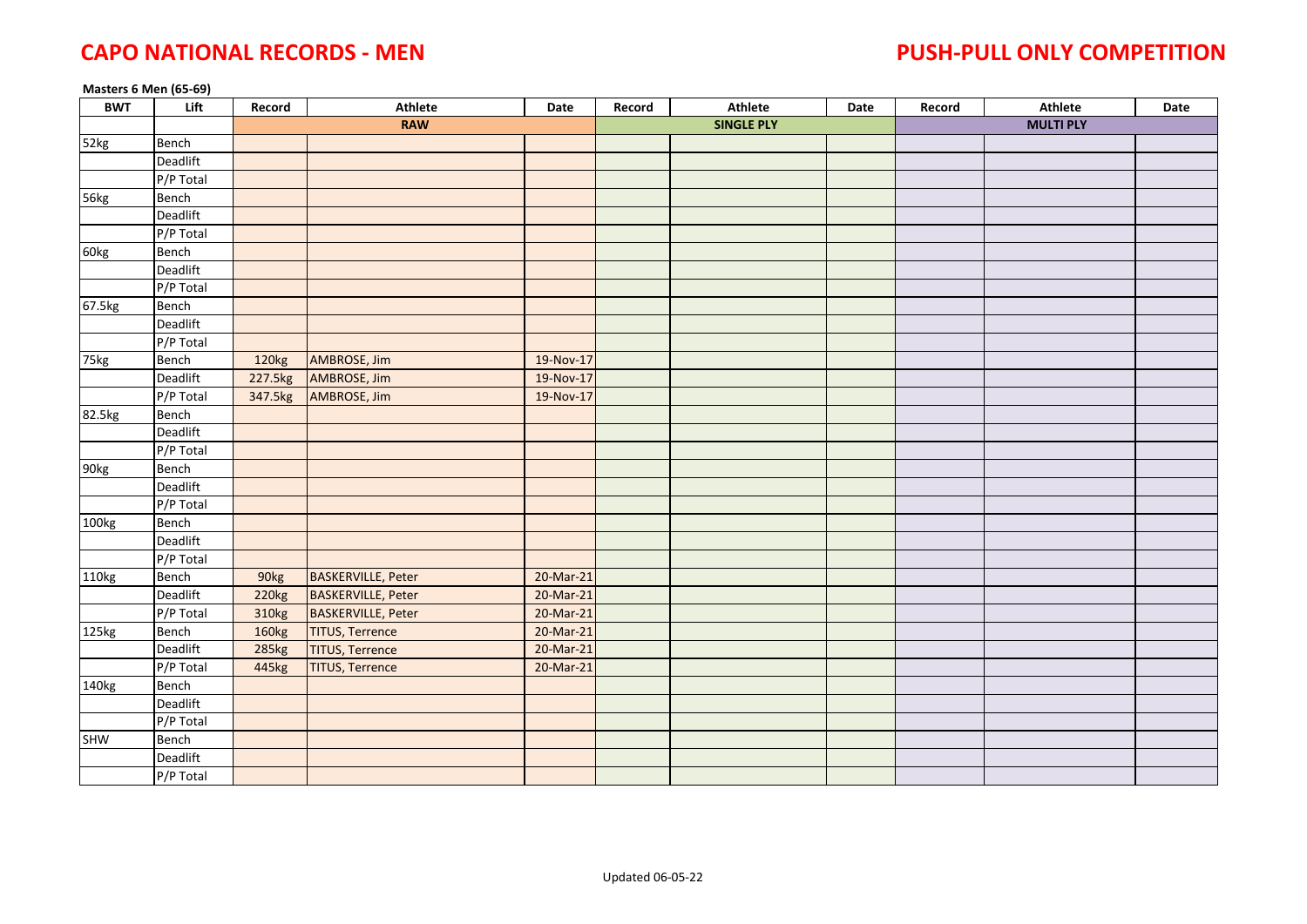### **Masters 7 Men (70-74)**

| <b>BWT</b> | Lift      | Record            | <b>Athlete</b>             | Date      | Record | Athlete           | Date | Record | Athlete          | Date |
|------------|-----------|-------------------|----------------------------|-----------|--------|-------------------|------|--------|------------------|------|
|            |           |                   | <b>RAW</b>                 |           |        | <b>SINGLE PLY</b> |      |        | <b>MULTI PLY</b> |      |
| 52kg       | Bench     |                   |                            |           |        |                   |      |        |                  |      |
|            | Deadlift  |                   |                            |           |        |                   |      |        |                  |      |
|            | P/P Total |                   |                            |           |        |                   |      |        |                  |      |
| 56kg       | Bench     |                   |                            |           |        |                   |      |        |                  |      |
|            | Deadlift  |                   |                            |           |        |                   |      |        |                  |      |
|            | P/P Total |                   |                            |           |        |                   |      |        |                  |      |
| 60kg       | Bench     |                   |                            |           |        |                   |      |        |                  |      |
|            | Deadlift  |                   |                            |           |        |                   |      |        |                  |      |
|            | P/P Total |                   |                            |           |        |                   |      |        |                  |      |
| 67.5kg     | Bench     |                   |                            |           |        |                   |      |        |                  |      |
|            | Deadlift  |                   |                            |           |        |                   |      |        |                  |      |
|            | P/P Total |                   |                            |           |        |                   |      |        |                  |      |
| 75kg       | Bench     | 107.5kg           | AMBROSE, Jim               | 21-Nov-21 |        |                   |      |        |                  |      |
|            | Deadlift  | 200 <sub>kg</sub> | AMBROSE, Jim               | 21-Nov-21 |        |                   |      |        |                  |      |
|            | P/P Total | 307.5kg           | AMBROSE, Jim               | 21-Nov-21 |        |                   |      |        |                  |      |
| 82.5kg     | Bench     |                   |                            |           |        |                   |      |        |                  |      |
|            | Deadlift  |                   |                            |           |        |                   |      |        |                  |      |
|            | P/P Total |                   |                            |           |        |                   |      |        |                  |      |
| 90kg       | Bench     | 90kg              | McLERNON, Peter            | 21-Nov-21 |        |                   |      |        |                  |      |
|            | Deadlift  | 190kg             | McLERNON, Peter            | 21-Nov-21 |        |                   |      |        |                  |      |
|            | P/P Total | 280kg             | McLERNON, Peter            | 21-Nov-21 |        |                   |      |        |                  |      |
| 100kg      | Bench     | 130kg             | <b>BREITSAMETER, Wulff</b> | 03-Jun-17 |        |                   |      |        |                  |      |
|            | Deadlift  | 182.5kg           | <b>BREITSAMETER, Wulff</b> | 11-Aug-17 |        |                   |      |        |                  |      |
|            | P/P Total | 305kg             | <b>BREITSAMETER, Wulff</b> | 03-Jun-17 |        |                   |      |        |                  |      |
| 110kg      | Bench     |                   |                            |           |        |                   |      |        |                  |      |
|            | Deadlift  |                   |                            |           |        |                   |      |        |                  |      |
|            | P/P Total |                   |                            |           |        |                   |      |        |                  |      |
| 125kg      | Bench     |                   |                            |           |        |                   |      |        |                  |      |
|            | Deadlift  |                   |                            |           |        |                   |      |        |                  |      |
|            | P/P Total |                   |                            |           |        |                   |      |        |                  |      |
| 140kg      | Bench     |                   |                            |           |        |                   |      |        |                  |      |
|            | Deadlift  |                   |                            |           |        |                   |      |        |                  |      |
|            | P/P Total |                   |                            |           |        |                   |      |        |                  |      |
| SHW        | Bench     |                   |                            |           |        |                   |      |        |                  |      |
|            | Deadlift  |                   |                            |           |        |                   |      |        |                  |      |
|            | P/P Total |                   |                            |           |        |                   |      |        |                  |      |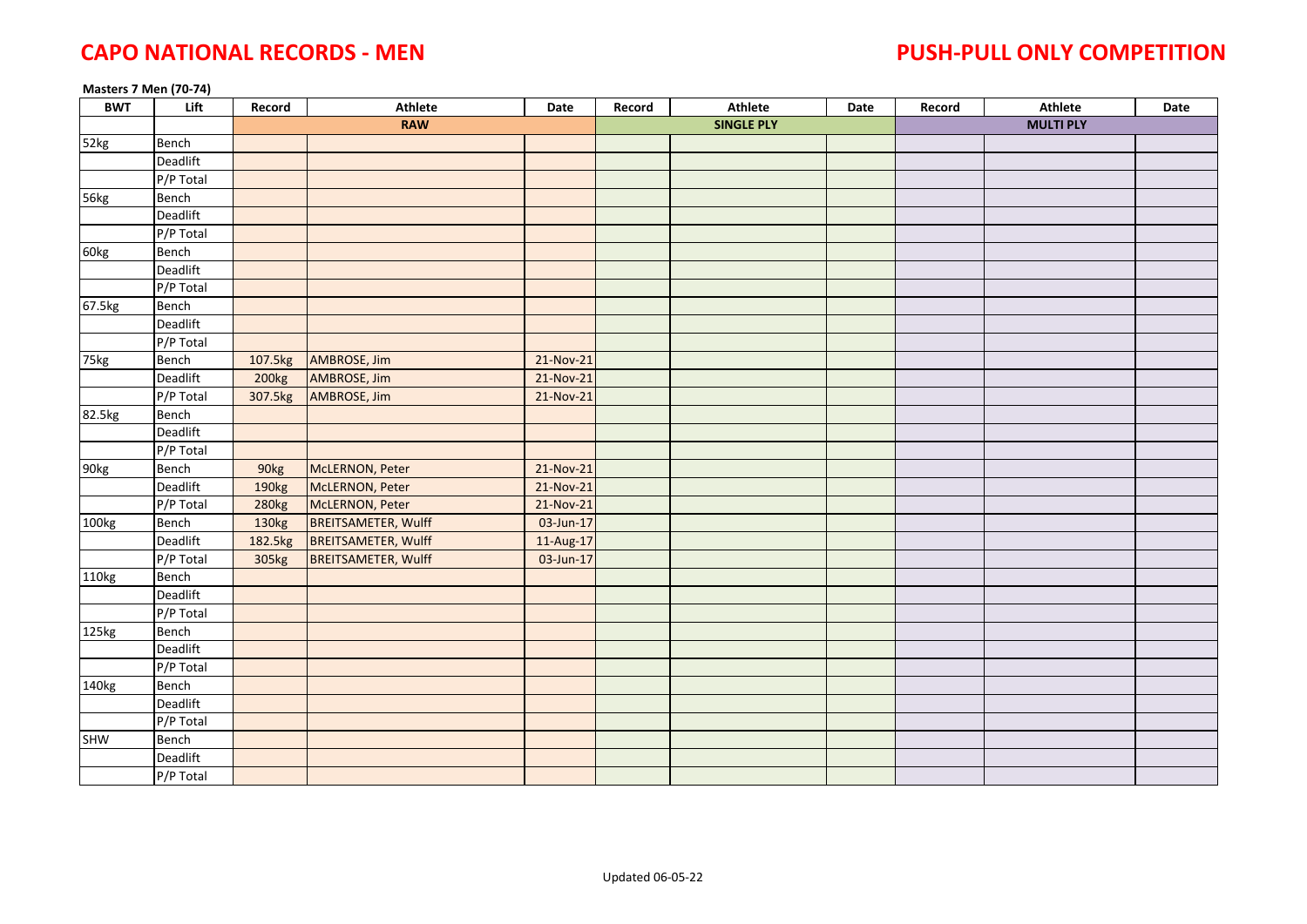### **Masters 8 Men (75-79)**

| <b>BWT</b> | Lift      | Record | Athlete    | Date | Record | Athlete           | Date | Record | Athlete          | Date |
|------------|-----------|--------|------------|------|--------|-------------------|------|--------|------------------|------|
|            |           |        | <b>RAW</b> |      |        | <b>SINGLE PLY</b> |      |        | <b>MULTI PLY</b> |      |
| 52kg       | Bench     |        |            |      |        |                   |      |        |                  |      |
|            | Deadlift  |        |            |      |        |                   |      |        |                  |      |
|            | P/P Total |        |            |      |        |                   |      |        |                  |      |
| 56kg       | Bench     |        |            |      |        |                   |      |        |                  |      |
|            | Deadlift  |        |            |      |        |                   |      |        |                  |      |
|            | P/P Total |        |            |      |        |                   |      |        |                  |      |
| 60kg       | Bench     |        |            |      |        |                   |      |        |                  |      |
|            | Deadlift  |        |            |      |        |                   |      |        |                  |      |
|            | P/P Total |        |            |      |        |                   |      |        |                  |      |
| 67.5kg     | Bench     |        |            |      |        |                   |      |        |                  |      |
|            | Deadlift  |        |            |      |        |                   |      |        |                  |      |
|            | P/P Total |        |            |      |        |                   |      |        |                  |      |
| 75kg       | Bench     |        |            |      |        |                   |      |        |                  |      |
|            | Deadlift  |        |            |      |        |                   |      |        |                  |      |
|            | P/P Total |        |            |      |        |                   |      |        |                  |      |
| 82.5kg     | Bench     |        |            |      |        |                   |      |        |                  |      |
|            | Deadlift  |        |            |      |        |                   |      |        |                  |      |
|            | P/P Total |        |            |      |        |                   |      |        |                  |      |
| 90kg       | Bench     |        |            |      |        |                   |      |        |                  |      |
|            | Deadlift  |        |            |      |        |                   |      |        |                  |      |
|            | P/P Total |        |            |      |        |                   |      |        |                  |      |
| 100kg      | Bench     |        |            |      |        |                   |      |        |                  |      |
|            | Deadlift  |        |            |      |        |                   |      |        |                  |      |
|            | P/P Total |        |            |      |        |                   |      |        |                  |      |
| 110kg      | Bench     |        |            |      |        |                   |      |        |                  |      |
|            | Deadlift  |        |            |      |        |                   |      |        |                  |      |
|            | P/P Total |        |            |      |        |                   |      |        |                  |      |
| 125kg      | Bench     |        |            |      |        |                   |      |        |                  |      |
|            | Deadlift  |        |            |      |        |                   |      |        |                  |      |
|            | P/P Total |        |            |      |        |                   |      |        |                  |      |
| 140kg      | Bench     |        |            |      |        |                   |      |        |                  |      |
|            | Deadlift  |        |            |      |        |                   |      |        |                  |      |
|            | P/P Total |        |            |      |        |                   |      |        |                  |      |
| SHW        | Bench     |        |            |      |        |                   |      |        |                  |      |
|            | Deadlift  |        |            |      |        |                   |      |        |                  |      |
|            | P/P Total |        |            |      |        |                   |      |        |                  |      |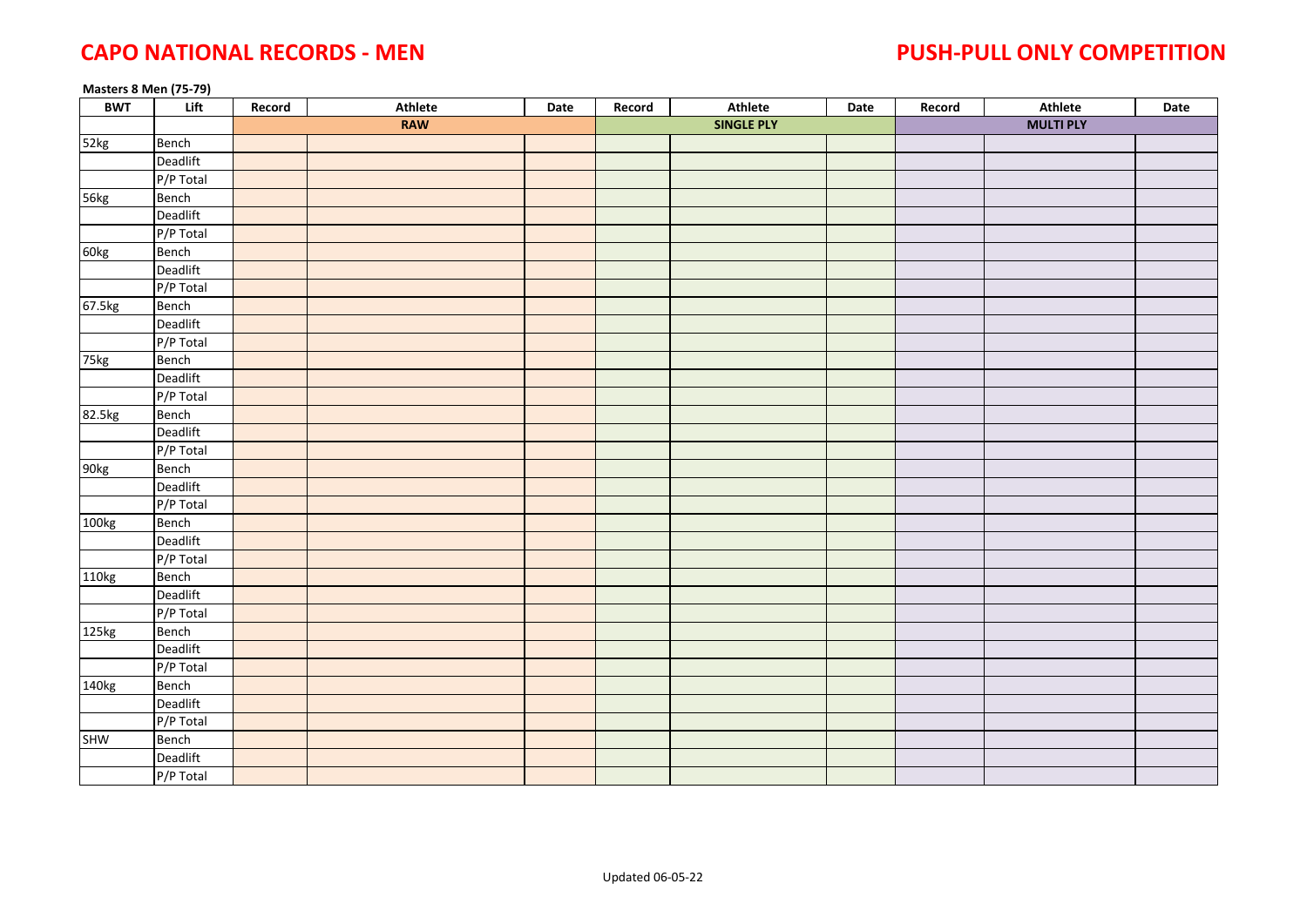### **Masters 9 Men (80-84)**

| <b>BWT</b> | Lift      | Record | Athlete    | Date | Record | Athlete           | Date | Record | Athlete          | Date |
|------------|-----------|--------|------------|------|--------|-------------------|------|--------|------------------|------|
|            |           |        | <b>RAW</b> |      |        | <b>SINGLE PLY</b> |      |        | <b>MULTI PLY</b> |      |
| 52kg       | Bench     |        |            |      |        |                   |      |        |                  |      |
|            | Deadlift  |        |            |      |        |                   |      |        |                  |      |
|            | P/P Total |        |            |      |        |                   |      |        |                  |      |
| 56kg       | Bench     |        |            |      |        |                   |      |        |                  |      |
|            | Deadlift  |        |            |      |        |                   |      |        |                  |      |
|            | P/P Total |        |            |      |        |                   |      |        |                  |      |
| 60kg       | Bench     |        |            |      |        |                   |      |        |                  |      |
|            | Deadlift  |        |            |      |        |                   |      |        |                  |      |
|            | P/P Total |        |            |      |        |                   |      |        |                  |      |
| 67.5kg     | Bench     |        |            |      |        |                   |      |        |                  |      |
|            | Deadlift  |        |            |      |        |                   |      |        |                  |      |
|            | P/P Total |        |            |      |        |                   |      |        |                  |      |
| 75kg       | Bench     |        |            |      |        |                   |      |        |                  |      |
|            | Deadlift  |        |            |      |        |                   |      |        |                  |      |
|            | P/P Total |        |            |      |        |                   |      |        |                  |      |
| 82.5kg     | Bench     |        |            |      |        |                   |      |        |                  |      |
|            | Deadlift  |        |            |      |        |                   |      |        |                  |      |
|            | P/P Total |        |            |      |        |                   |      |        |                  |      |
| 90kg       | Bench     |        |            |      |        |                   |      |        |                  |      |
|            | Deadlift  |        |            |      |        |                   |      |        |                  |      |
|            | P/P Total |        |            |      |        |                   |      |        |                  |      |
| 100kg      | Bench     |        |            |      |        |                   |      |        |                  |      |
|            | Deadlift  |        |            |      |        |                   |      |        |                  |      |
|            | P/P Total |        |            |      |        |                   |      |        |                  |      |
| 110kg      | Bench     |        |            |      |        |                   |      |        |                  |      |
|            | Deadlift  |        |            |      |        |                   |      |        |                  |      |
|            | P/P Total |        |            |      |        |                   |      |        |                  |      |
| 125kg      | Bench     |        |            |      |        |                   |      |        |                  |      |
|            | Deadlift  |        |            |      |        |                   |      |        |                  |      |
|            | P/P Total |        |            |      |        |                   |      |        |                  |      |
| 140kg      | Bench     |        |            |      |        |                   |      |        |                  |      |
|            | Deadlift  |        |            |      |        |                   |      |        |                  |      |
|            | P/P Total |        |            |      |        |                   |      |        |                  |      |
| <b>SHW</b> | Bench     |        |            |      |        |                   |      |        |                  |      |
|            | Deadlift  |        |            |      |        |                   |      |        |                  |      |
|            | P/P Total |        |            |      |        |                   |      |        |                  |      |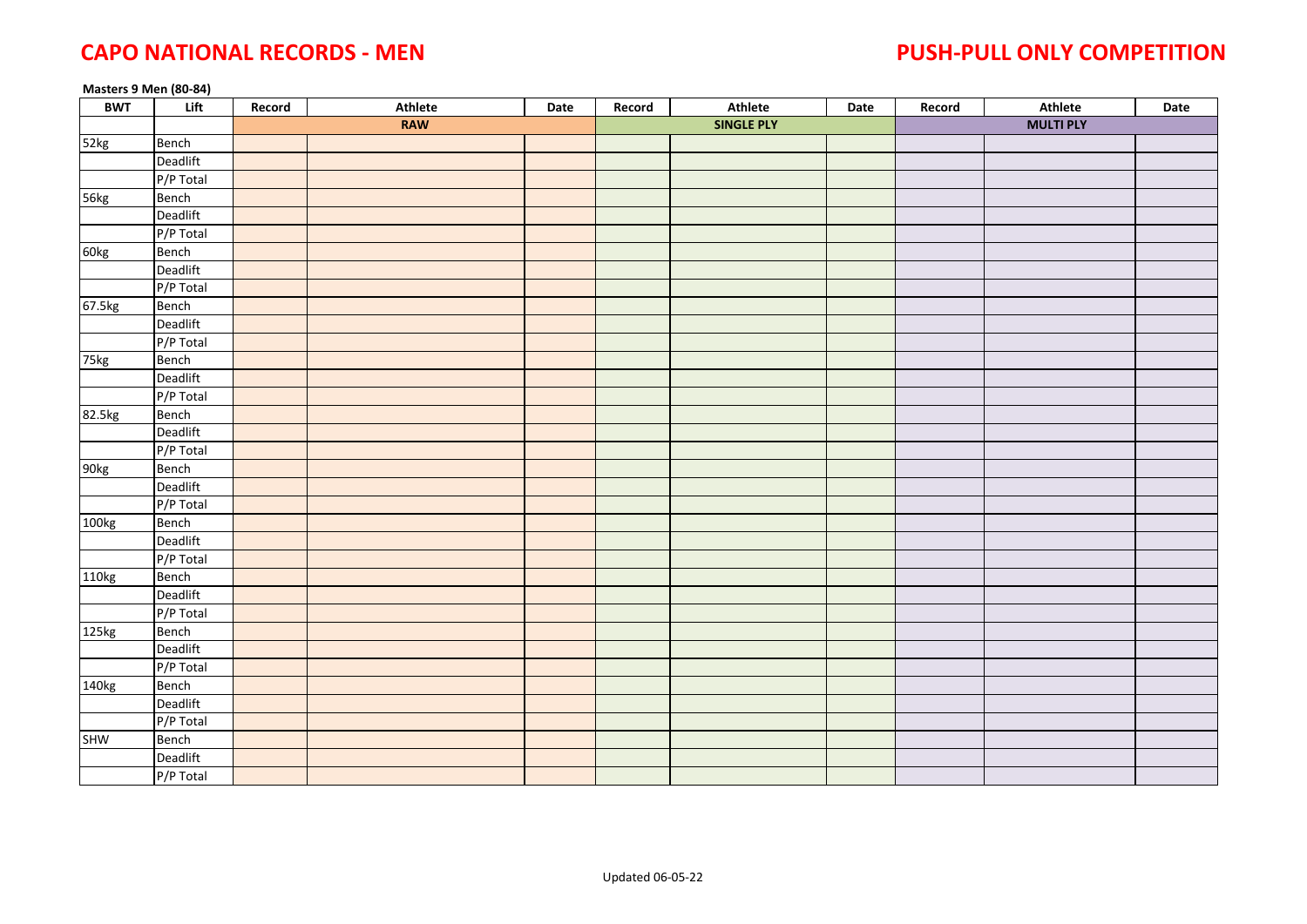#### **Masters 10 Men (85-89)**

| <b>BWT</b> | Lift        | Record | <b>Athlete</b>            | Date      | Record | Athlete           | Date | Record | <b>Athlete</b>   | Date |
|------------|-------------|--------|---------------------------|-----------|--------|-------------------|------|--------|------------------|------|
|            |             |        | <b>RAW</b>                |           |        | <b>SINGLE PLY</b> |      |        | <b>MULTI PLY</b> |      |
| 52kg       | Bench       |        |                           |           |        |                   |      |        |                  |      |
|            | Deadlift    |        |                           |           |        |                   |      |        |                  |      |
|            | P/P Total   |        |                           |           |        |                   |      |        |                  |      |
| 56kg       | Bench       |        |                           |           |        |                   |      |        |                  |      |
|            | Deadlift    |        |                           |           |        |                   |      |        |                  |      |
|            | $P/P$ Total |        |                           |           |        |                   |      |        |                  |      |
| 60kg       | Bench       |        |                           |           |        |                   |      |        |                  |      |
|            | Deadlift    |        |                           |           |        |                   |      |        |                  |      |
|            | P/P Total   |        |                           |           |        |                   |      |        |                  |      |
| 67.5kg     | Bench       | 25kg   | <b>PERRYMAN, Hercules</b> | 19-Nov-17 |        |                   |      |        |                  |      |
|            | Deadlift    | 70kg   | PERRYMAN, Hercules        | 19-Nov-17 |        |                   |      |        |                  |      |
|            | P/P Total   | 95kg   | <b>PERRYMAN, Hercules</b> | 19-Nov-17 |        |                   |      |        |                  |      |
| 75kg       | Bench       |        |                           |           |        |                   |      |        |                  |      |
|            | Deadlift    |        |                           |           |        |                   |      |        |                  |      |
|            | P/P Total   |        |                           |           |        |                   |      |        |                  |      |
| 82.5kg     | Bench       |        |                           |           |        |                   |      |        |                  |      |
|            | Deadlift    |        |                           |           |        |                   |      |        |                  |      |
|            | P/P Total   |        |                           |           |        |                   |      |        |                  |      |
| 90kg       | Bench       |        |                           |           |        |                   |      |        |                  |      |
|            | Deadlift    |        |                           |           |        |                   |      |        |                  |      |
|            | $P/P$ Total |        |                           |           |        |                   |      |        |                  |      |
| 100kg      | Bench       |        |                           |           |        |                   |      |        |                  |      |
|            | Deadlift    |        |                           |           |        |                   |      |        |                  |      |
|            | P/P Total   |        |                           |           |        |                   |      |        |                  |      |
| 110kg      | Bench       |        |                           |           |        |                   |      |        |                  |      |
|            | Deadlift    |        |                           |           |        |                   |      |        |                  |      |
|            | P/P Total   |        |                           |           |        |                   |      |        |                  |      |
| 125kg      | Bench       |        |                           |           |        |                   |      |        |                  |      |
|            | Deadlift    |        |                           |           |        |                   |      |        |                  |      |
|            | P/P Total   |        |                           |           |        |                   |      |        |                  |      |
| 140kg      | Bench       |        |                           |           |        |                   |      |        |                  |      |
|            | Deadlift    |        |                           |           |        |                   |      |        |                  |      |
|            | P/P Total   |        |                           |           |        |                   |      |        |                  |      |
| SHW        | Bench       |        |                           |           |        |                   |      |        |                  |      |
|            | Deadlift    |        |                           |           |        |                   |      |        |                  |      |
|            | P/P Total   |        |                           |           |        |                   |      |        |                  |      |